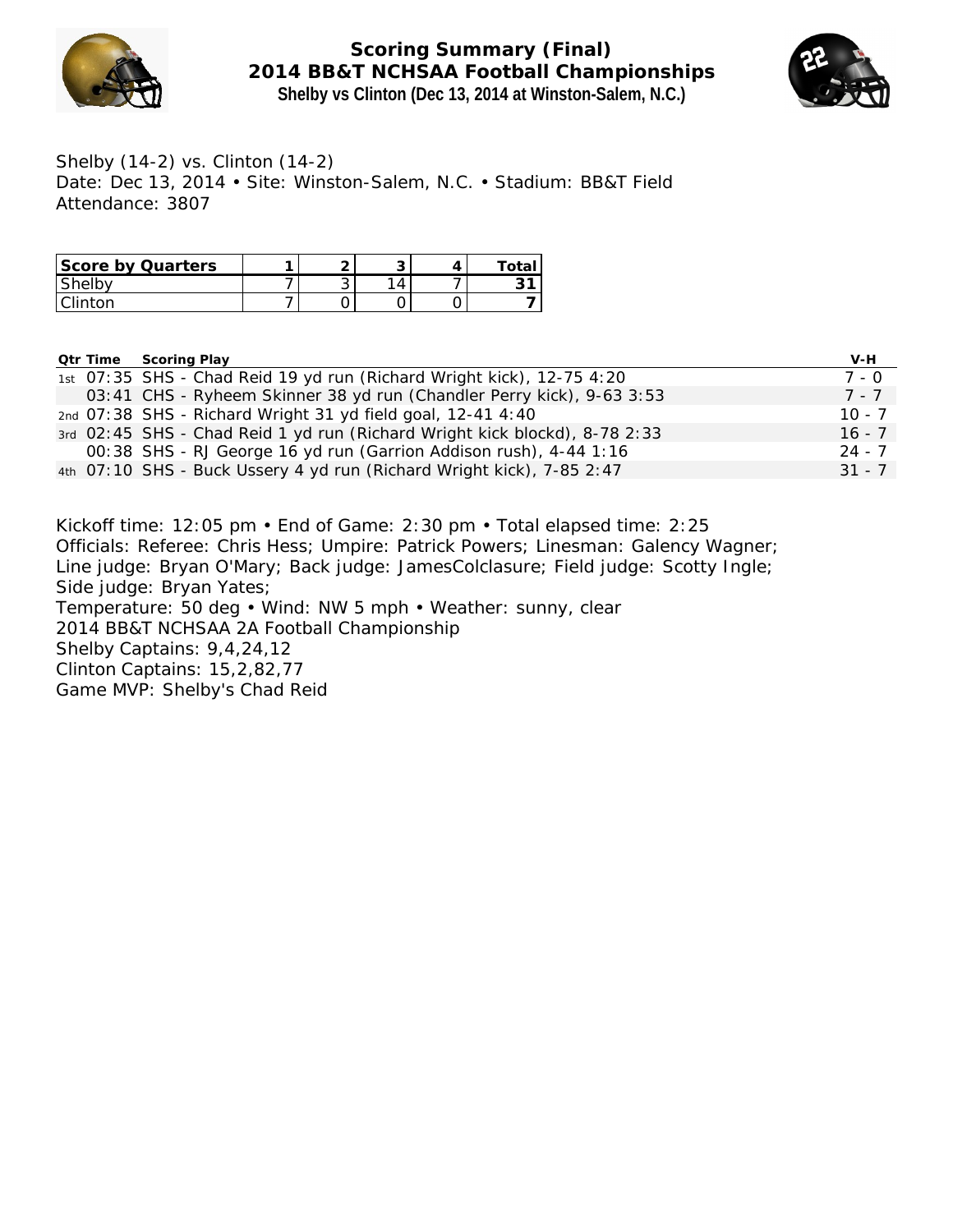

# **Team Statistics (Final) 2014 BB&T NCHSAA Football Championships Shelby vs Clinton (Dec 13, 2014 at Winston-Salem, N.C.)**



|                                | <b>SHS</b>    | CHS          |
|--------------------------------|---------------|--------------|
| <b>FIRST DOWNS</b>             | 24            | 7            |
| Rushing                        | 17            | 5            |
| Passing                        | 4             | 1            |
| Penalty                        | 3             | $\mathbf{1}$ |
| NET YARDS RUSHING              | 284           | 94           |
| <b>Rushing Attempts</b>        | 53            | 37           |
| Average Per Rush               | 5.4           | 2.5          |
| Rushing Touchdowns             | 4             | 1            |
| Yards Gained Rushing           | 322           | 130          |
| Yards Lost Rushing             | 38            | 36           |
| NET YARDS PASSING              | 134           | 23           |
| Completions-Attempts-Int       | $10 - 16 - 0$ | $2 - 9 - 1$  |
| Average Per Attempt            | 8.4           | 2.6          |
| Average Per Completion         | 13.4          | 11.5         |
| Passing Touchdowns             | 0             | 0            |
| <b>TOTAL OFFENSE YARDS</b>     | 418           | 117          |
| Total offense plays            | 69            | 46           |
| Average Gain Per Play          | 6.1           | 2.5          |
| Fumbles: Number-Lost           | $4 - 3$       | $2 - 1$      |
| Penalties: Number-Yards        | $6 - 55$      | $6 - 52$     |
| PUNTS-YARDS                    | $2 - 65$      | $6 - 275$    |
| Average Yards Per Punt         | 32.5          | 45.8         |
| Net Yards Per Punt             | 31.5          | 40.2         |
| Inside 20                      | 1             | 2            |
| 50+ Yards                      | 0             | 2            |
| Touchbacks                     | O             | 0            |
| Fair catch                     | 0             | 1            |
| KICKOFFS-YARDS                 | $6 - 291$     | $2 - 114$    |
| Average Yards Per Kickoff      | 48.5          | 57.0         |
| Net Yards Per Kickoff          | 39.7          | 32.0         |
| Touchbacks                     | 0             | 0            |
| Punt returns: Number-Yards-TD  | $1 - 34 - 0$  | $1 - 2 - 0$  |
| Average Per Return             | 34.0          | 2.0          |
| Kickoff returns: Number-Yds-TD | $2 - 50 - 0$  | $4 - 53 - 0$ |
| Average Per Return             | 25.0          | 13.2         |
| Interceptions: Number-Yds-TD   | $1 - 0 - 0$   | $0 - 0 - 0$  |
| Fumble Returns: Number-Yds-TD  | $0 - 0 - 0$   | $0 - 0 - 0$  |
| Miscellaneous Yards            | O             | 0            |
| Possession Time                | 25:42         | 22:18        |
| 1st Quarter                    | 6:23          | 5:37         |
| 2nd Quarter                    | 7:07          | 4:53         |
| 3rd Quarter                    | 6:02          | 5:58         |
| 4th Quarter                    | 6:10          | 5:50         |
| Third-Down Conversions         | 7 of 12       | 3 of 12      |
| Fourth-Down Conversions        | 1 of 1        | 1 of $2$     |
| Red-Zone Scores-Chances        | $5 - 5$       | $0 - 0$      |
| Touchdowns                     | $4 - 5$       | $0 - 0$      |
| Field goals                    | $1 - 5$       | $0-0$        |
| Sacks By: Number-Yards         | $4 - 27$      | $1 - 14$     |
| <b>PAT Kicks</b>               | $2 - 3$       | $1 - 1$      |
| <b>Field Goals</b>             | $1 - 1$       | $0 - 0$      |
| Points off turnovers           | 15            | 0            |
|                                |               |              |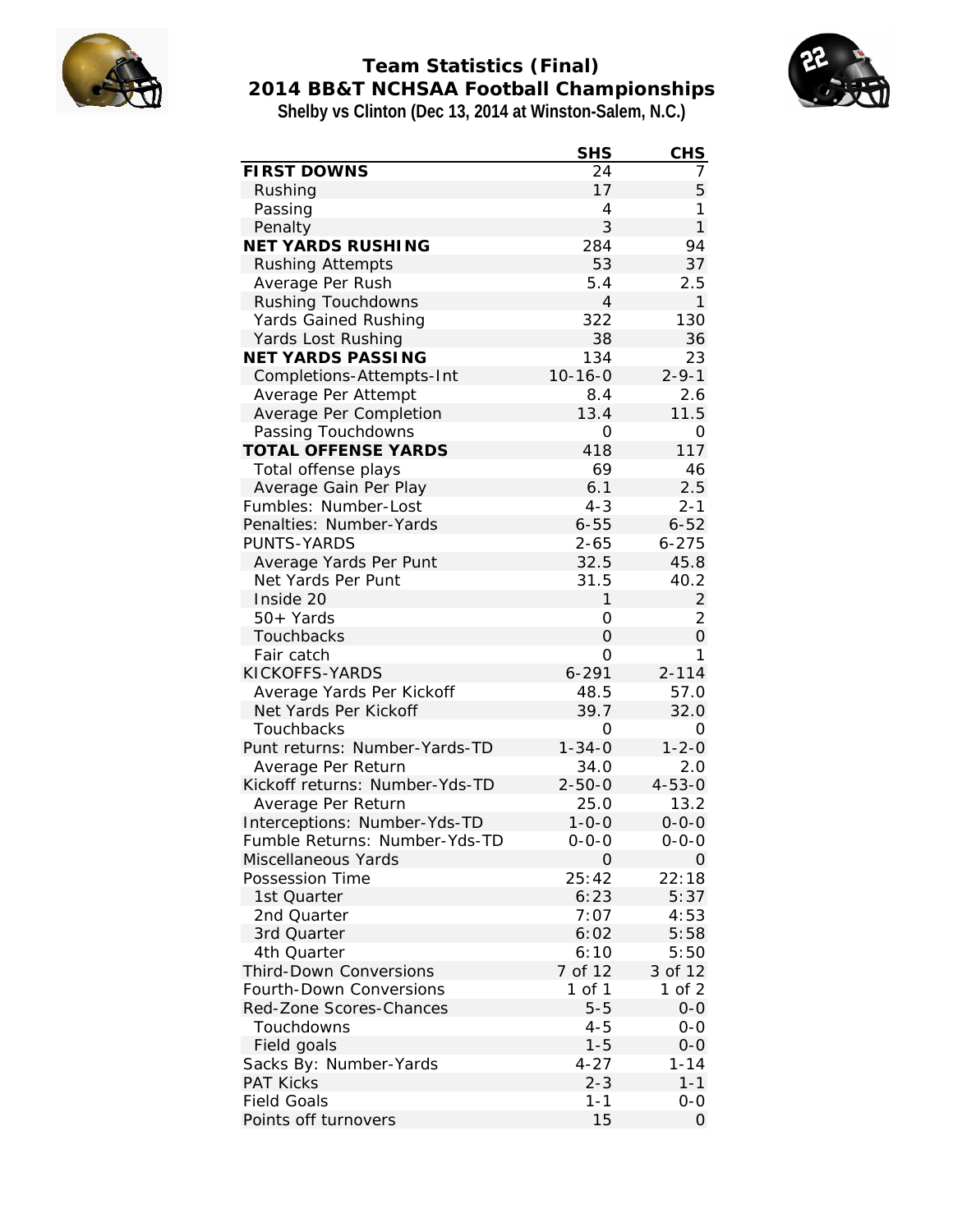

# **Individual Statistics (Final) 2014 BB&T NCHSAA Football Championships Shelby vs Clinton (Dec 13, 2014 at Winston-Salem, N.C.)**



# **Shelby Clinton**

| Rushing<br>Chad Reid<br>RJ George<br><b>Buck Ussery</b><br>Xavier Brooks<br>Garrion Addison<br><b>TEAM</b><br><b>Totals</b><br>Passing<br>RJ George<br>Totals | Net TD<br>No. Gain Loss<br>Lg<br>Avg<br>$\overline{2}$<br>$\overline{2}$<br>30<br>171<br>169<br>43<br>5.6<br>87<br>28<br>10<br>26<br>61<br>1<br>6.1<br>28<br>27<br>8<br>4.5<br>1<br>1<br>6<br>3<br>20<br>20<br>15<br>6.7<br>O<br>$\mathsf O$<br>$\overline{2}$<br>16<br>$\mathbf{O}$<br>$\mathbf{O}$<br>8<br>8.0<br>16<br>$\overline{2}$<br>9<br>0<br>$-9$<br>$-4.5$<br>0<br>0<br>$\overline{53}$<br>$\overline{38}$<br>$\overline{43}$<br>322<br>284<br>$\overline{4}$<br>5.4<br>$C - A - I$<br>TD<br>Long Sack<br>Yds<br>$10 - 16 - 0$<br>134<br>0<br>45<br>1<br>134<br>$\overline{0}$<br>45<br>$\mathbf{1}$<br>$10 - 16 - 0$ | Rushing<br>Ryheem Skinner<br>Hyson Howard<br>Rayquan Faison<br>Julian Wilkins<br><b>TEAM</b><br>Aaron Viser<br>Totals<br>Passing<br>Aaron Viser<br>Kris Royal<br>Totals | No. Gain Loss<br>TD<br>Avg<br>Net<br>Lg<br>62<br>38<br>5.6<br>11<br>69<br>$\overline{7}$<br>1<br>12<br>3.7<br>44<br>0<br>44<br>$\mathbf 0$<br>11<br>5<br>5<br>13<br>$\mathbf 0$<br>2.6<br>13<br>$\circ$<br>$\overline{2}$<br>2.0<br>2<br>$\mathsf{O}\xspace$<br>$\overline{2}$<br>1<br>0<br>$\overline{2}$<br>$-2$<br>$\overline{O}$<br>$-2.0$<br>1<br>$\Omega$<br>$\Omega$<br>$\overline{2}$<br>27<br>$-25$<br>$\overline{2}$<br>$-3.6$<br>7<br>0<br>$\overline{36}$<br>37<br>130<br>94<br>1<br>38<br>2.5<br>$C - A - I$<br>TD<br>Long Sack<br>Yds<br>$2 - 8 - 0$<br>23<br>$\Omega$<br>16<br>4<br>$0 - 1 - 1$<br>0<br>$\mathsf O$<br>$\mathbf 0$<br>$\overline{0}$<br>$2 - 9 - 1$<br>$\overline{23}$<br>$\overline{O}$<br>16<br>$\overline{4}$ |
|---------------------------------------------------------------------------------------------------------------------------------------------------------------|---------------------------------------------------------------------------------------------------------------------------------------------------------------------------------------------------------------------------------------------------------------------------------------------------------------------------------------------------------------------------------------------------------------------------------------------------------------------------------------------------------------------------------------------------------------------------------------------------------------------------------|-------------------------------------------------------------------------------------------------------------------------------------------------------------------------|-------------------------------------------------------------------------------------------------------------------------------------------------------------------------------------------------------------------------------------------------------------------------------------------------------------------------------------------------------------------------------------------------------------------------------------------------------------------------------------------------------------------------------------------------------------------------------------------------------------------------------------------------------------------------------------------------------------------------------------------------|
| Receiving<br>Jayden Borders<br>Chad Reid<br>Caleb Jolly<br>Kavacia Shell<br>Totals                                                                            | Yards<br>TD<br>No.<br>Long<br>92<br>$\overline{O}$<br>45<br>6<br>$\overline{2}$<br>26<br>$\mathbf 0$<br>15<br>$\mathbf{1}$<br>11<br>11<br>O<br>5<br>5<br>$\mathbf{O}$<br>$\mathbf{1}$<br>134<br>$\Omega$<br>45<br>10                                                                                                                                                                                                                                                                                                                                                                                                            | Receiving<br>Kris Royal<br>Hyson Howard<br>Totals                                                                                                                       | ТD<br>No.<br>Yards<br>Long<br>16<br>1<br>$\Omega$<br>16<br>0<br>7<br>7<br>$\overline{2}$<br>$\overline{23}$<br>$\overline{O}$<br>16                                                                                                                                                                                                                                                                                                                                                                                                                                                                                                                                                                                                             |
| Punting<br>Richard Wright<br>Totals                                                                                                                           | Avg Long In20<br>No.<br>Yds<br>TΒ<br>$\overline{2}$<br>32.5<br>34<br>65<br>$\overline{0}$<br>1<br>$\overline{2}$<br>$\overline{1}$<br>65<br>$\overline{O}$<br>32.5<br>34                                                                                                                                                                                                                                                                                                                                                                                                                                                        | Punting<br>Seth Harrington<br>Totals                                                                                                                                    | No.<br>Yds<br>Avg Long In20<br>ΤB<br>275<br>45.8<br>6<br>60<br>2<br>0<br>6<br>$\overline{2}$<br>275<br>45.8<br>60<br>O                                                                                                                                                                                                                                                                                                                                                                                                                                                                                                                                                                                                                          |
| Returns<br>Demerrio Houston<br>Demonte Poole<br>Xavier Brooks<br>Totals                                                                                       | Punt<br>Kickoff<br>Intercept<br>Lg No Yds<br>Lg No Yds<br>No Yds<br>Lq<br>$\overline{34}$<br>$\overline{34}$<br>$\mathbf{1}$<br>$\overline{0}$<br>$\overline{O}$<br>$\overline{O}$<br>$\circ$<br>$\Omega$<br>$\mathsf{O}$<br>$\overline{O}$<br>$\mathsf{O}$<br>$\circ$<br>$\mathbf 0$<br>$\circ$<br>$\overline{O}$<br>$\circ$<br>$\mathbf 0$<br>$\mathbf{1}$<br>$\overline{c}$<br>50<br>28<br>$\mathsf{O}\xspace$<br>$\mathbf 0$<br>0<br>$\mathbf 0$<br>$\circ$<br>0<br>$\overline{2}$<br>$\mathbf{1}$<br>$\overline{34}$<br>$\overline{O}$<br>$\overline{0}$<br>34<br>50<br>28<br>$\mathbf{1}$                                 | Returns<br>Kris Royal<br>Totals                                                                                                                                         | Punt<br>Kickoff<br>Intercept<br>Lg No Yds Lg No Yds<br>No Yds<br>Lg<br>53<br>2<br>$\overline{2}$<br>$\overline{4}$<br>19<br>$\Omega$<br>$\mathsf{O}$<br>$\mathbf 0$<br>1<br>$\overline{2}$<br>$2\vert$<br>53<br>$\overline{O}$<br>$\mathbf{1}$<br>$\overline{4}$<br>19<br>$\overline{0}$<br>$\mathsf{O}$                                                                                                                                                                                                                                                                                                                                                                                                                                        |
| Field goals<br>Richard Wright                                                                                                                                 | Time<br>Dist<br>Result<br>Qtr<br>31 yards Good<br>2nd<br>07:38                                                                                                                                                                                                                                                                                                                                                                                                                                                                                                                                                                  | Field goals                                                                                                                                                             | Time<br>Dist<br>Result<br>Qtr                                                                                                                                                                                                                                                                                                                                                                                                                                                                                                                                                                                                                                                                                                                   |
| Kickoffs<br>Richard Wright                                                                                                                                    | TВ<br>No.<br>Yards<br>Avg<br>OВ<br>291<br>48.5<br>$\Omega$<br>6                                                                                                                                                                                                                                                                                                                                                                                                                                                                                                                                                                 | Kickoffs<br>Chandler Perry                                                                                                                                              | No. Yards<br>TВ<br>Avg<br>OВ<br>57.0<br>$\mathfrak{D}$<br>114<br>∩                                                                                                                                                                                                                                                                                                                                                                                                                                                                                                                                                                                                                                                                              |
| All-purpose<br>Chad Reid<br>Jayden Borders<br>Xavier Brooks<br>RJ George                                                                                      | PR<br>Rcv<br>KR<br>IR<br>Run<br>Total<br>26<br>195<br>169<br>$\mathbf 0$<br>$\mathsf{O}$<br>$\mathsf{O}$<br>92<br>92<br>$\circ$<br>$\mathbf 0$<br>$\mathsf{O}$<br>$\mathbf{O}$<br>70<br>$\Omega$<br>50<br>20<br>$\circ$<br>O<br>61<br>O<br>0<br>$\circ$<br>O<br>61                                                                                                                                                                                                                                                                                                                                                              | All-purpose<br>Kris Royal<br>Ryheem Skinner<br>Hyson Howard<br>Rayquan Faison                                                                                           | PR<br>Rcv<br>KR<br>IR<br>Total<br>Run<br>53<br>$\overline{c}$<br>16<br>$\mathbf 0$<br>71<br>0<br>62<br>$\mathsf{O}$<br>62<br>$\circ$<br>$\mathcal{O}$<br>O<br>$\overline{7}$<br>44<br>$\mathbf{O}$<br>51<br>$\circ$<br>$\mathbf 0$<br>$\Omega$<br>$\Omega$<br>13<br>13<br>$\Omega$<br>$\Omega$                                                                                                                                                                                                                                                                                                                                                                                                                                                  |

FUMBLES: Shelby-RJ George 1-1; Buck Ussery 1-0; Xavier Brooks 1-1; Chad Reid 1-1. Clinton-Hyson Howard 1-1; Aaron Viser 1-0.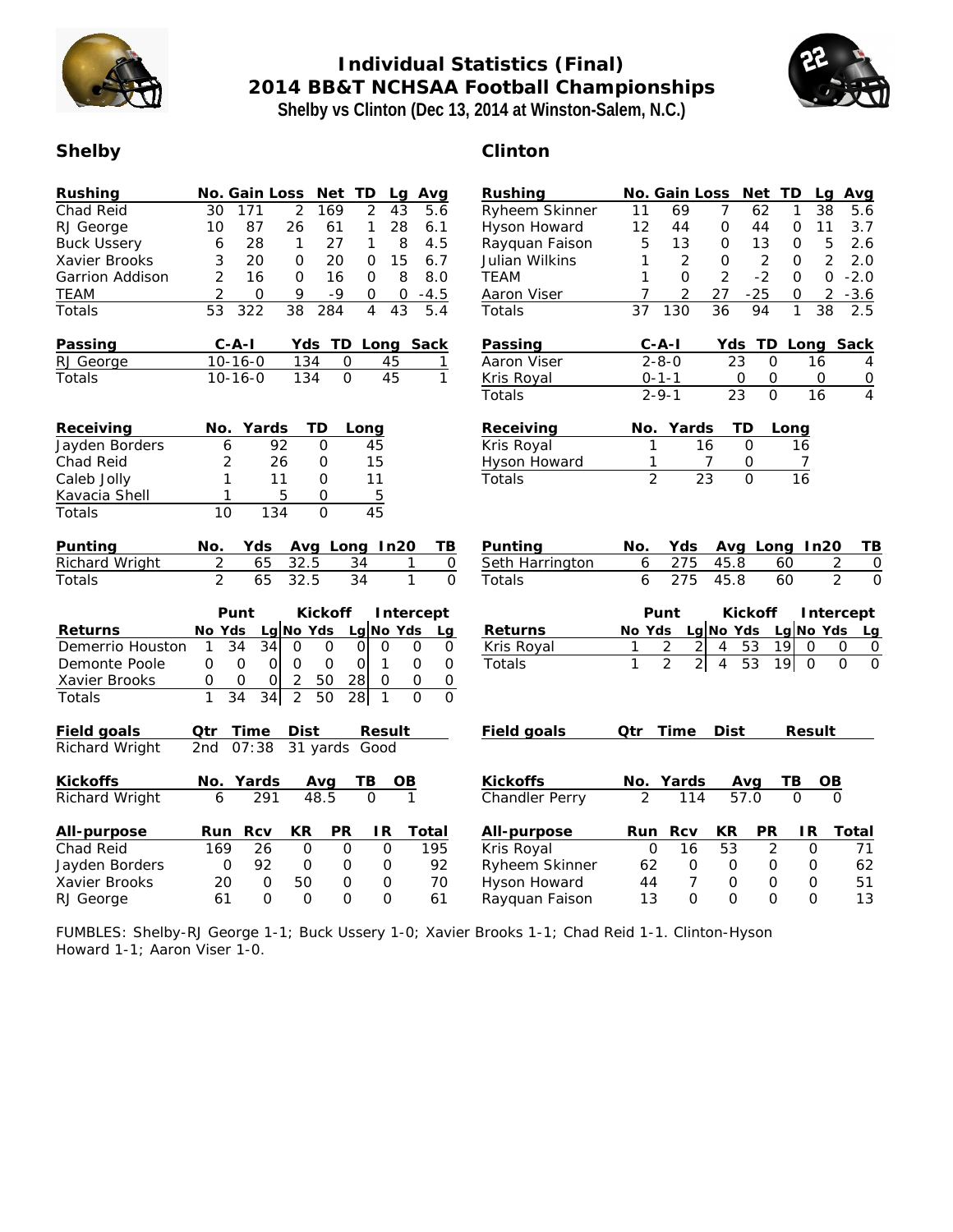

#### **Defensive Statistics (Final) 2014 BB&T NCHSAA Football Championships Shelby vs Clinton (Dec 13, 2014 at Winston-Salem, N.C.)**



|    | Shelby                             | Solo           | Ast            |                | Total Sacks-Yds     | TFL-Yds    | FF           | FR-Yds  | Int-Yds | BrUp           | <b>Blks</b>  | QBH          |
|----|------------------------------------|----------------|----------------|----------------|---------------------|------------|--------------|---------|---------|----------------|--------------|--------------|
|    | 26 Chavon Miller                   | 5              | 5              | 10             | $3.5 - 21$          | $3.5 - 21$ |              |         |         |                |              |              |
|    | 44 Dax Hollifield                  | 4              | 6              | 10             |                     |            |              |         |         |                |              |              |
|    | 45 Damien Key                      | 5              |                | 6              |                     |            |              |         |         |                |              |              |
|    | 55 Treshawn Borders                | 2              | $\overline{4}$ | 6              |                     |            |              |         |         |                |              |              |
|    | 90 Kent Clemmons                   | $\overline{2}$ | 3              | 5              |                     | $1.0 - 3$  |              |         |         | 1              |              |              |
|    | 24 Buck Ussery                     | $\overline{2}$ | 3              | 5              |                     | $0.5 - 1$  |              |         |         |                |              |              |
| 9. | <b>Garrion Addison</b>             | 2              | 2              | 4              | $0.5 - 6$           | $0.5 - 6$  |              |         |         |                |              |              |
|    | 54 Kameron Hawk                    | 1              | $\mathbf{1}$   | $\overline{2}$ |                     |            |              |         |         |                |              |              |
|    | 70 Nick Terrill                    | 1              | 1              | $\overline{2}$ |                     | $1.0 - 2$  | ÷,           | $1 - 0$ |         |                |              |              |
|    | 51 Justin Turner                   | O              | $\overline{2}$ | $\overline{2}$ |                     |            |              |         |         |                |              |              |
| 4  | Clay Huskey                        | 0              | 2              | $\overline{2}$ |                     | $0.5 - 1$  |              |         |         |                |              |              |
|    | 22 Demonte Poole                   | 1              | O              | 1              |                     |            |              |         | $1 - 0$ | $\overline{2}$ |              |              |
|    | 20 Demerrio Houston                | 0              | $\Omega$       | 0              |                     |            |              |         |         | 1              |              |              |
|    |                                    |                |                |                |                     |            |              |         |         |                |              |              |
|    | Totals                             | 25             | 30             | 55             | $4.0 - 27$          | $7.0 - 34$ | $\mathsf{O}$ | $1 - 0$ | $1 - 0$ | 4              | $\mathsf{O}$ | $\mathsf{O}$ |
| #  | Clinton                            | Solo           |                |                |                     | TFL-Yds    | FF           |         |         |                |              | QBH          |
|    |                                    | 7              | 6              | 13             | Ast Total Sacks-Yds |            |              | FR-Yds  | Int-Yds | BrUp           | <b>Blks</b>  |              |
| 77 | Kris Royal<br>TJ Boone             | 5              | 6              | 11             |                     | $1.0 - 2$  | 2            |         |         |                |              |              |
|    |                                    | 3              | 8              | 11             | $0.5 - 7$           | $1.0 - 12$ |              |         |         |                |              |              |
| 8  | 88 Prentice Murphy<br>Wade Sumner  | 1              | 9              | 10             |                     | $0.5 - 4$  |              |         |         |                |              |              |
| 6  | Tyion Wright                       | 4              | 3              | 7              |                     |            |              |         |         |                |              |              |
| 3  | Kavon Dessus                       | 4              | 3              | 7              |                     |            |              |         |         |                | $\mathbf{1}$ |              |
| 5  | Josh Armwood                       | 3              | 3              | 6              |                     |            |              |         |         |                |              |              |
|    |                                    | 1              | 5              | 6              |                     |            |              | $2 - 0$ |         |                |              |              |
|    | 23 Rayquan Faison<br>78 Ray Deaver | 1              | 5              | 6              |                     |            |              |         |         |                |              |              |
|    | 82 Chandler Whitfield              | 1              | 4              | 5              | $0.5 - 7$           | $0.5 - 7$  |              | $1 - 0$ |         | 1              |              |              |
| 4  | Lajuan Ashley                      | 3              | 0              | 3<br>85        |                     |            |              |         |         |                |              |              |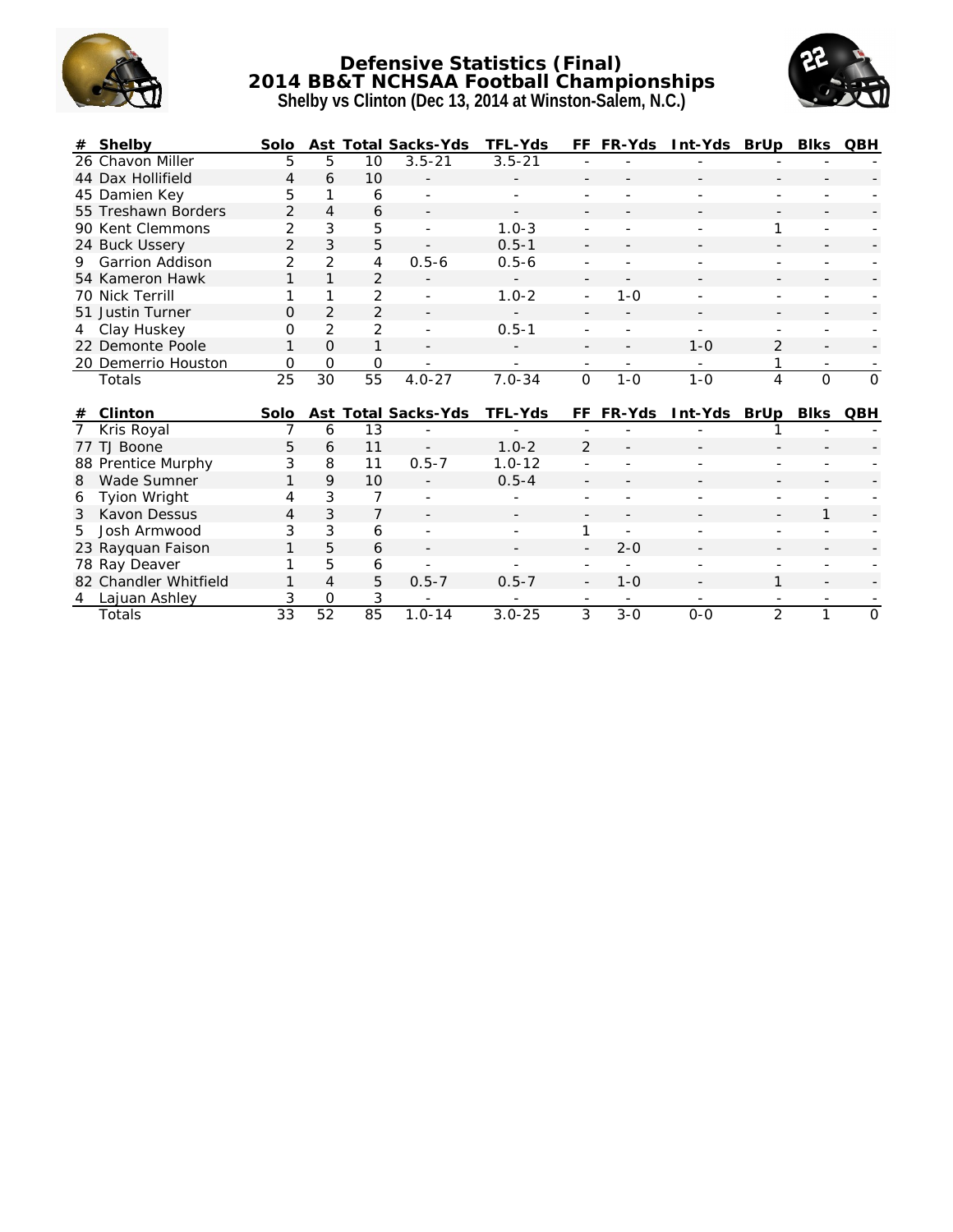

# **Drive Chart (By Team) (Final) 2014 BB&T NCHSAA Football Championships Shelby vs Clinton (Dec 13, 2014 at Winston-Salem, N.C.)**



|            | Drive Started   |                 |       |              |                 | Drive Ended |               |                                       | Consumed |  |
|------------|-----------------|-----------------|-------|--------------|-----------------|-------------|---------------|---------------------------------------|----------|--|
| Team       | Otr             | Spot            | Time  | Obtained     | Spot            | Time        | How lost      | Yds<br>PI<br>$\overline{\phantom{0}}$ | TOP      |  |
| <b>SHS</b> | 1st             | S40             | 12:00 | Possession   | S40             | 11:55       | Kickoff       | O<br>- 0                              | 0:05     |  |
| <b>SHS</b> |                 | S <sub>25</sub> | 11:55 | Kickoff      | C <sub>00</sub> | 07:35       | *TOUCHDOWN    | -75<br>12<br>$\overline{\phantom{a}}$ | 4:20     |  |
| <b>SHS</b> |                 | S <sub>21</sub> | 03:33 | Kickoff      | S43             | 02:01       | Fumble        | $-22$<br>6                            | 1:32     |  |
| <b>SHS</b> |                 | <b>S45</b>      | 00:18 | Punt         | C <sub>14</sub> | 07:38       | *FIELD GOAL   | 12<br>- 41                            | 4:40     |  |
| <b>SHS</b> | 2 <sub>nd</sub> | S32             | 05:56 | Punt         | S46             | 04:46       | Fumble        | 3<br>14<br>$\overline{\phantom{0}}$   | 1:10     |  |
| <b>SHS</b> |                 | S <sub>15</sub> | 03:05 | Punt         | S27             | 02:34       | <b>Fumble</b> | $2 - 12$                              | 0:31     |  |
| <b>SHS</b> |                 | S <sub>29</sub> | 01:28 | Downs        | S44             | 00:24       | Punt          | -15<br>4 -                            | 1:04     |  |
| <b>SHS</b> | 3rd             | S <sub>16</sub> | 09:42 | Punt         | C43             | 07:29       | Punt          | 5.<br>- 41                            | 2:13     |  |
| <b>SHS</b> |                 | S <sub>22</sub> | 05:18 | Punt         | C <sub>00</sub> | 02:45       | *TOUCHDOWN    | -78<br>8<br>$\overline{\phantom{a}}$  | 2:33     |  |
| <b>SHS</b> |                 | C44             | 01:54 | Fumble       | C <sub>00</sub> | 00:38       | *TOUCHDOWN    | $4 - 44$                              | 1:16     |  |
| <b>SHS</b> | 4th             | S <sub>15</sub> | 09:57 | Interception | C <sub>00</sub> | 07:10       | *TOUCHDOWN    | - 85                                  | 2:47     |  |
| <b>SHS</b> |                 | S <sub>27</sub> | 03:23 | Punt         | C <sub>42</sub> | 00:00       | End of half   | - 31                                  | 3:23     |  |

|                        | 1st     | 2nd     | 3rd     | 4th   | 1st             | 2nd     |                 |
|------------------------|---------|---------|---------|-------|-----------------|---------|-----------------|
| Shelby                 | ∩tr     | ∩tr     | ∩tr     | ∩tr   | Half            | Half    | Total           |
| Time of possession     | 06:23   | 07:07   | 06:02   | 06:10 | 13:30           | 12.12   | 25:42           |
| 3rd down conversions   | $3 - 4$ | $2 - 5$ | $1 - 2$ | 1 - 1 | 5-9             | $2 - 3$ | $7 - 12$        |
| Average field position | S32     | S25     | S31     | S21   | S <sub>29</sub> | S27     | S <sub>28</sub> |
| 4th down conversions   | $1 - 1$ | 0-0     | 0-0     | 0-0   | 1 - 1           | 0-0     | $1 - 1$         |

| Drive Started |                 |                 | Drive Ended |                |                 | Consumed |              |                                       |            |
|---------------|-----------------|-----------------|-------------|----------------|-----------------|----------|--------------|---------------------------------------|------------|
| Team          | Qtr             | Spot            | Time        | Obtained       | Spot            | Time     | How lost     | Yds<br>PI<br>$\overline{\phantom{0}}$ | <b>TOP</b> |
| <b>CHS</b>    | 1st             | C <sub>37</sub> | 07:34       | Kickoff        | <b>S00</b>      | 03:41    | *TOUCHDOWN   | 9<br>- 63                             | 3:53       |
| <b>CHS</b>    |                 | S43             | 02:01       | Fumble         | S41             | 00:18    | Punt         | $3 - 2$                               | 1:43       |
| <b>CHS</b>    | 2 <sub>nd</sub> | C <sub>22</sub> | 07:33       | Kickoff        | C <sub>23</sub> | 05:56    | Punt         | $3 -$<br>$\mathbf 1$                  | 1:37       |
| <b>CHS</b>    |                 | S46             | 04:46       | Fumble         | C38             | 03:05    | Punt         | $3 - (16)$                            | 1:41       |
| <b>CHS</b>    |                 | S27             | 02:34       | Fumble         | S <sub>29</sub> | 01:28    | Downs        | (2)<br>4<br>$\overline{\phantom{a}}$  | 1:06       |
| <b>CHS</b>    |                 | C <sub>24</sub> | 00:24       | Punt           | C38             | 00:00    | End of half  | $4 - 14$                              | 0:24       |
| <b>CHS</b>    | 3rd             | C <sub>22</sub> | 11:54       | Kickoff        | C <sub>24</sub> | 09:42    | Punt         | $3 - 2$                               | 2:12       |
| <b>CHS</b>    |                 | C12             | 07:29       | Punt           | C19             | 05:18    | Punt         | $3 - 7$                               | 2:11       |
| <b>CHS</b>    |                 | C <sub>35</sub> | 02:45       | Kickoff        | C44             | 01:54    | Fumble       | $2 - 9$                               | 0:51       |
| <b>CHS</b>    |                 | C <sub>15</sub> | 00:30       | <b>Kickoff</b> | <b>S47</b>      | 09:57    | Interception | $6 - 38$                              | 2:33       |
| <b>CHS</b>    | 4th             | C <sub>30</sub> | 07:05       | Kickoff        | C <sub>39</sub> | 03:23    | Punt         | - 9<br>6                              | 3:42       |

|                        | 1st     | 2nd   | 3rd     | 4th     | 1st   | 2nd     |                 |
|------------------------|---------|-------|---------|---------|-------|---------|-----------------|
| Clinton                | ∩tr     | ∩tr   | ∩tr     | ∩tr     | Half  | Half    | Total           |
| Time of possession     | 05:37   | 04:53 | 05:58   | 05:50   | 10:30 | 11:48   | 22:18           |
| 3rd down conversions   | $1 - 3$ | በ-4   | $0 - 2$ | $2 - 3$ | 1 - 7 | $2 - 5$ | $3 - 12$        |
| Average field position | C47     | C43.  | C21     | C30     | C44   | C22     | C <sub>34</sub> |
| 4th down conversions   | 1 - 1   | ∩−1   | ი-ი     | $O-O$   | 1-2   | റ-റ     | $1 - 2$         |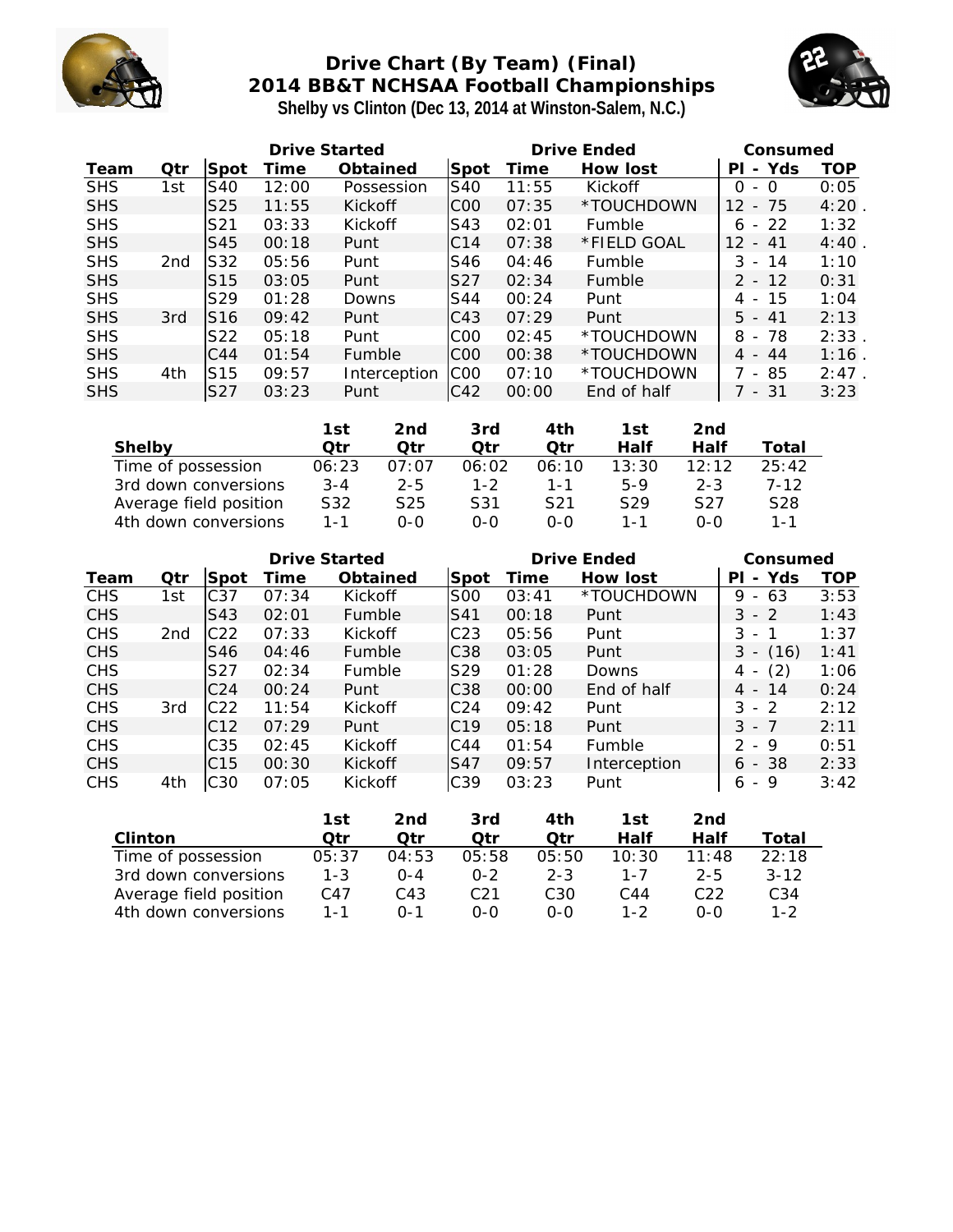

# **Drive Chart (By Quarter) (Final) 2014 BB&T NCHSAA Football Championships Shelby vs Clinton (Dec 13, 2014 at Winston-Salem, N.C.)**



|            |                 |                 | Drive Started |              |                 |       | Drive Ended  | Consumed                                        |          |
|------------|-----------------|-----------------|---------------|--------------|-----------------|-------|--------------|-------------------------------------------------|----------|
| Team       | Qtr             | Spot            | Time          | Obtained     | Spot            | Time  | How lost     | PI - Yds                                        | TOP      |
| <b>SHS</b> | 1st             | S40             | 12:00         | Possession   | S40             | 11:55 | Kickoff      | $0 - 0$                                         | 0:05     |
| <b>SHS</b> |                 | S25             | 11:55         | Kickoff      | C <sub>0</sub>  | 07:35 | *TOUCHDOWN   | $-75$<br>12 <sup>2</sup>                        | 4:20     |
| <b>CHS</b> |                 | C37             | 07:34         | Kickoff      | <b>SOO</b>      | 03:41 | *TOUCHDOWN   | 9<br>63<br>$\overline{\phantom{a}}$             | 3:53     |
| <b>SHS</b> |                 | S21             | 03:33         | Kickoff      | S43             | 02:01 | Fumble       | 22<br>$6 -$                                     | 1:32     |
| <b>CHS</b> |                 | S43             | 02:01         | Fumble       | S41             | 00:18 | Punt         | 3<br>2<br>$\sim$                                | 1:43     |
| <b>SHS</b> |                 | S45             | 00:18         | Punt         | C14             | 07:38 | *FIELD GOAL  | 12<br>41<br>$\overline{\phantom{a}}$            | 4:40     |
| <b>CHS</b> | 2 <sub>nd</sub> | C22             | 07:33         | Kickoff      | C <sub>23</sub> | 05:56 | Punt         | 3<br>$\overline{1}$<br>$\overline{\phantom{a}}$ | 1:37     |
| <b>SHS</b> |                 | S32             | 05:56         | Punt         | S46             | 04:46 | Fumble       | $3 - 14$                                        | 1:10     |
| <b>CHS</b> |                 | S46             | 04:46         | Fumble       | C38             | 03:05 | Punt         | (16)<br>$3 -$                                   | 1:41     |
| <b>SHS</b> |                 | S15             | 03:05         | Punt         | S27             | 02:34 | Fumble       | $2 - 12$                                        | 0:31     |
| <b>CHS</b> |                 | S27             | 02:34         | Fumble       | S29             | 01:28 | Downs        | (2)<br>4 -                                      | 1:06     |
| <b>SHS</b> |                 | S29             | 01:28         | Downs        | S44             | 00:24 | Punt         | 4 - 15                                          | 1:04     |
| <b>CHS</b> |                 | C <sub>24</sub> | 00:24         | Punt         | C38             | 00:00 | End of half  | 14<br>4 -                                       | 0:24     |
| <b>CHS</b> | 3rd             | C22             | 11:54         | Kickoff      | C <sub>24</sub> | 09:42 | Punt         | $3 - 2$                                         | 2:12     |
| <b>SHS</b> |                 | S16             | 09:42         | Punt         | C43             | 07:29 | Punt         | 5<br>$-41$                                      | 2:13     |
| <b>CHS</b> |                 | C12             | 07:29         | Punt         | C <sub>19</sub> | 05:18 | Punt         | $3 - 7$                                         | 2:11     |
| <b>SHS</b> |                 | S22             | 05:18         | Punt         | C <sub>0</sub>  | 02:45 | *TOUCHDOWN   | 8 - 78                                          | 2:33     |
| <b>CHS</b> |                 | C35             | 02:45         | Kickoff      | C44             | 01:54 | Fumble       | $2 - 9$                                         | 0:51     |
| <b>SHS</b> |                 | C44             | 01:54         | Fumble       | C <sub>0</sub>  | 00:38 | *TOUCHDOWN   | 44<br>4 -                                       | 1:16     |
| <b>CHS</b> |                 | C15             | 00:30         | Kickoff      | S47             | 09:57 | Interception | $6 - 38$                                        | 2:33     |
| <b>SHS</b> | 4th             | S15             | 09:57         | Interception | C <sub>00</sub> | 07:10 | *TOUCHDOWN   | 7 -<br>85                                       | $2:47$ . |
| <b>CHS</b> |                 | C30             | 07:05         | Kickoff      | C39             | 03:23 | Punt         | $6 - 9$                                         | 3:42     |
| <b>SHS</b> |                 | S27             | 03:23         | Punt         | C42             | 00:00 | End of half  | 7 - 31                                          | 3:23     |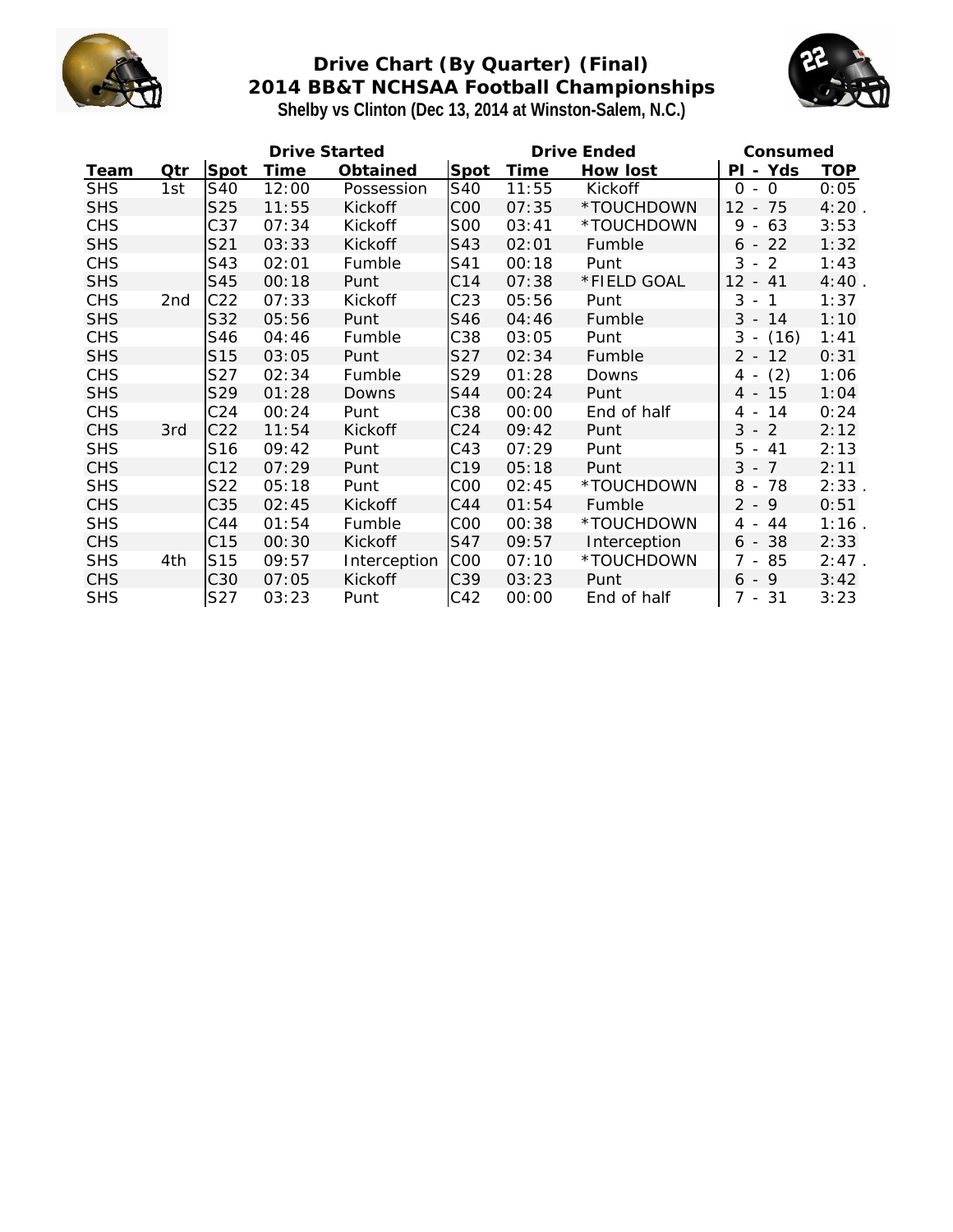

**Play-by-Play Summary (1st quarter) Shelby vs Clinton (Dec 13, 2014 at Winston-Salem, N.C.)**



| 1-10 SHS 40                                                                                                 | Shelby wins toss, will receive. Clinton will defend the North endzone.<br>Change of possession, CHS ball on CHS40, 1st and 10.                                                                                    |                      |  |  |  |  |  |  |  |
|-------------------------------------------------------------------------------------------------------------|-------------------------------------------------------------------------------------------------------------------------------------------------------------------------------------------------------------------|----------------------|--|--|--|--|--|--|--|
|                                                                                                             | O plays, O yards, 0:05                                                                                                                                                                                            |                      |  |  |  |  |  |  |  |
|                                                                                                             | Perry, Chandler kickoff 57 yards to the SHS3, Brooks, Xavier return 22 yards to the SHS25                                                                                                                         |                      |  |  |  |  |  |  |  |
|                                                                                                             | (Dessus, Kavon).                                                                                                                                                                                                  |                      |  |  |  |  |  |  |  |
| SHELBY drive start at 11:55.<br>1-10 SHS 25                                                                 | Reid, Chad rush for 3 yards to the SHS28 (Boone, TJ; Faison, Rayquan).                                                                                                                                            |                      |  |  |  |  |  |  |  |
| <b>SHS 28</b><br>2-7                                                                                        | George, RJ rush for 3 yards to the SHS31 (Murphy, Prentice).                                                                                                                                                      |                      |  |  |  |  |  |  |  |
| <b>SHS 31</b><br>$3 - 4$                                                                                    | Reid, Chad rush for 6 yards to the SHS37, 1ST DOWN SHS (Whitfield, Chan.).                                                                                                                                        | R <sub>1</sub>       |  |  |  |  |  |  |  |
| 1-10 SHS 37<br>Reid, Chad rush for 1 yard to the SHS38 (Murphy, Prentice; Sumner, Wade).                    |                                                                                                                                                                                                                   |                      |  |  |  |  |  |  |  |
| <b>SHS 38</b><br>2-9<br>George, RJ pass complete to Borders, Jayden for 5 yards to the SHS43 (Royal, Kris). |                                                                                                                                                                                                                   |                      |  |  |  |  |  |  |  |
| <b>SHS 43</b><br>3-4<br>1-10 SHS 47                                                                         | Reid, Chad rush for 4 yards to the SHS47, 1ST DOWN SHS (Royal, Kris; Deaver, Ray).<br>George, RJ rush for 17 yards to the CHS36, 1ST DOWN SHS (Armwood, Josh; Dessus, Kavon).                                     | R <sub>2</sub><br>R3 |  |  |  |  |  |  |  |
| 1-10 CHS 36                                                                                                 | Reid, Chad rush for 2 yards to the CHS34 (Deaver, Ray; Murphy, Prentice).                                                                                                                                         |                      |  |  |  |  |  |  |  |
| $2 - 8$<br><b>CHS 34</b>                                                                                    | Reid, Chad rush for 2 yards to the CHS32 (Faison, Rayguan; Sumner, Wade).                                                                                                                                         |                      |  |  |  |  |  |  |  |
| <b>CHS 32</b><br>3-6                                                                                        | Timeout Shelby, clock 08:06.                                                                                                                                                                                      |                      |  |  |  |  |  |  |  |
| <b>CHS 32</b><br>3-6                                                                                        | George, RJ pass incomplete to Borders, Jayden (Whitfield, Chan.).                                                                                                                                                 |                      |  |  |  |  |  |  |  |
| <b>CHS 32</b><br>4-6                                                                                        | PENALTY CHS encroachment 5 yards to the CHS27.                                                                                                                                                                    |                      |  |  |  |  |  |  |  |
| <b>CHS 27</b><br>4-1<br>1-10 CHS 19                                                                         | Addison, Garrion rush for 8 yards to the CHS19, 1ST DOWN SHS (Royal, Kris).<br>Reid, Chad rush for 19 yards to the CHSO, 1ST DOWN SHS, TOUCHDOWN, clock 07:35.                                                    | R4<br>R <sub>5</sub> |  |  |  |  |  |  |  |
| 1-G<br><b>CHS 03</b>                                                                                        | Wright, Richard kick attempt good.                                                                                                                                                                                |                      |  |  |  |  |  |  |  |
|                                                                                                             | Shelby 7, Clinton 0                                                                                                                                                                                               |                      |  |  |  |  |  |  |  |
|                                                                                                             | 12 plays, 75 yards, 4:21                                                                                                                                                                                          |                      |  |  |  |  |  |  |  |
|                                                                                                             | Wright, Richard kickoff 23 yards to the CHS37, fair catch by Howard, Hyson.                                                                                                                                       |                      |  |  |  |  |  |  |  |
| CLINTON drive start at 07:34.<br>1-10 CHS 37                                                                | Skinner, Ryheem rush for 7 yards to the CHS44 (Hollifield, Dax).                                                                                                                                                  |                      |  |  |  |  |  |  |  |
| 2-3 CHS 44                                                                                                  | Wilkins, Julian rush for 2 yards to the CHS46 (Hollifield, Dax).                                                                                                                                                  |                      |  |  |  |  |  |  |  |
| 3-1<br><b>CHS 46</b>                                                                                        | Howard, Hyson rush for 3 yards to the CHS49, 1ST DOWN CHS (Key, Damien; Hollifield, Dax).                                                                                                                         | R1                   |  |  |  |  |  |  |  |
| 1-10 CHS 49                                                                                                 | Faison, Rayquan rush for 3 yards to the SHS48 (Miller, Chavon; Turner, Justin).                                                                                                                                   |                      |  |  |  |  |  |  |  |
| $2 - 7$<br><b>SHS 48</b>                                                                                    | Skinner, Ryheem rush for 6 yards to the SHS42 (Turner, Justin; Clemmons, Kent).                                                                                                                                   |                      |  |  |  |  |  |  |  |
| $3 - 1$<br><b>SHS 42</b><br><b>SHS 42</b><br>$4 - 1$                                                        | Howard, Hyson rush for no gain to the SHS42 (Key, Damien).<br>Viser, Aaron rush for 2 yards to the SHS40, 1ST DOWN CHS (Hollifield, Dax).                                                                         | R <sub>2</sub>       |  |  |  |  |  |  |  |
| 1-10 SHS 40                                                                                                 | Faison, Rayquan rush for 2 yards to the SHS38 (Miller, Chavon; Ussery, Buck).                                                                                                                                     |                      |  |  |  |  |  |  |  |
| <b>SHS 38</b><br>2-8                                                                                        | Skinner, Ryheem rush for 38 yards to the SHSO, 1ST DOWN CHS, TOUCHDOWN, clock 03:41.                                                                                                                              | R3                   |  |  |  |  |  |  |  |
| 1-G SHS 03                                                                                                  | Perry, Chandler kick attempt good.                                                                                                                                                                                |                      |  |  |  |  |  |  |  |
|                                                                                                             | Clinton 7, Shelby 7<br>9 plays, 63 yards, 4:01                                                                                                                                                                    |                      |  |  |  |  |  |  |  |
|                                                                                                             | Perry, Chandler kickoff 57 yards to the SHS3, Brooks, Xavier return 28 yards to the SHS31                                                                                                                         |                      |  |  |  |  |  |  |  |
|                                                                                                             | (Wright, Tyion), PENALTY SHS holding 10 yards to the SHS21, 1st and 10, SHS ball on SHS21.                                                                                                                        |                      |  |  |  |  |  |  |  |
| SHELBY drive start at 03:33.                                                                                |                                                                                                                                                                                                                   |                      |  |  |  |  |  |  |  |
| 1-10 SHS 21                                                                                                 | George, RJ pass complete to Jolly, Caleb for 11 yards to the SHS32, 1ST DOWN SHS                                                                                                                                  | P6                   |  |  |  |  |  |  |  |
| 1-10 SHS 32                                                                                                 | (Dessus, Kavon).<br>George, RJ pass complete to Borders, Jayden for 5 yards to the SHS37 (Armwood, Josh).                                                                                                         |                      |  |  |  |  |  |  |  |
| <b>SHS 37</b><br>2-5                                                                                        | Reid, Chad rush for 4 yards to the SHS41 (Murphy, Prentice).                                                                                                                                                      |                      |  |  |  |  |  |  |  |
| <b>SHS 41</b><br>3-1                                                                                        | Reid, Chad rush for 5 yards to the SHS46, 1ST DOWN SHS (Sumner, Wade; Murphy, Prentice),                                                                                                                          | R7                   |  |  |  |  |  |  |  |
|                                                                                                             | PENALTY CHS substitution infraction declined.                                                                                                                                                                     |                      |  |  |  |  |  |  |  |
| 1-10 SHS 46                                                                                                 | George, RJ pass incomplete to Gullatte, Devin.<br>George, RJ rush for loss of 4 yards to the SHS42, fumble by George, RJ recovered by CHS                                                                         |                      |  |  |  |  |  |  |  |
| 2-10 SHS 46                                                                                                 | Faison, Rayguan at SHS43.                                                                                                                                                                                         |                      |  |  |  |  |  |  |  |
|                                                                                                             | 6 plays, 22 yards, 1:32                                                                                                                                                                                           |                      |  |  |  |  |  |  |  |
| CLINTON drive start at 02:01.                                                                               |                                                                                                                                                                                                                   |                      |  |  |  |  |  |  |  |
| 1-10 SHS 43                                                                                                 | Skinner, Ryheem rush for loss of 3 yards to the SHS46 (Clemmons, Kent).                                                                                                                                           |                      |  |  |  |  |  |  |  |
| 2-13 SHS 46                                                                                                 | Skinner, Ryheem rush for 5 yards to the SHS41, out-of-bounds (Addison, Garrion).                                                                                                                                  |                      |  |  |  |  |  |  |  |
| <b>SHS 41</b><br>3-8<br>4-8<br><b>SHS 41</b>                                                                | Viser, Aaron pass incomplete to Royal, Kris.<br>Harrington, Seth punt 30 yards to the SHS11, Houston, Demer. return 34 yards to the SHS45                                                                         |                      |  |  |  |  |  |  |  |
|                                                                                                             | (Faison, Rayquan).                                                                                                                                                                                                |                      |  |  |  |  |  |  |  |
|                                                                                                             | 3 plays, 2 yards, 1:43                                                                                                                                                                                            |                      |  |  |  |  |  |  |  |
| SHELBY drive start at 00:18.                                                                                |                                                                                                                                                                                                                   |                      |  |  |  |  |  |  |  |
| 1-10 SHS 45                                                                                                 | Reid, Chad rush for 2 yards to the SHS47 (Boone, TJ; Sumner, Wade).<br>END OF 1st QUARTER: Clinton 7, Shelby 7                                                                                                    |                      |  |  |  |  |  |  |  |
|                                                                                                             |                                                                                                                                                                                                                   |                      |  |  |  |  |  |  |  |
|                                                                                                             | 1st Downs<br>Conversions<br>Time                                                                                                                                                                                  |                      |  |  |  |  |  |  |  |
|                                                                                                             |                                                                                                                                                                                                                   |                      |  |  |  |  |  |  |  |
| Shelby                                                                                                      | Quarter Summary<br>Score<br>Poss<br>Τ<br>Rushing<br>Passing<br>Penalties<br>R<br>P<br><u>X</u><br>3rd<br>4th<br>7<br>$3 - 4$<br>$14 - 73$<br>7<br>06:16<br>6<br>1<br>0<br>$1 - 1$<br>$3 - 5 - 0 - 21$<br>$1 - 10$ |                      |  |  |  |  |  |  |  |

Clinton 7 05:44 3 0 0 3 1-3 1-1 11-65 0-1-0-0 1-5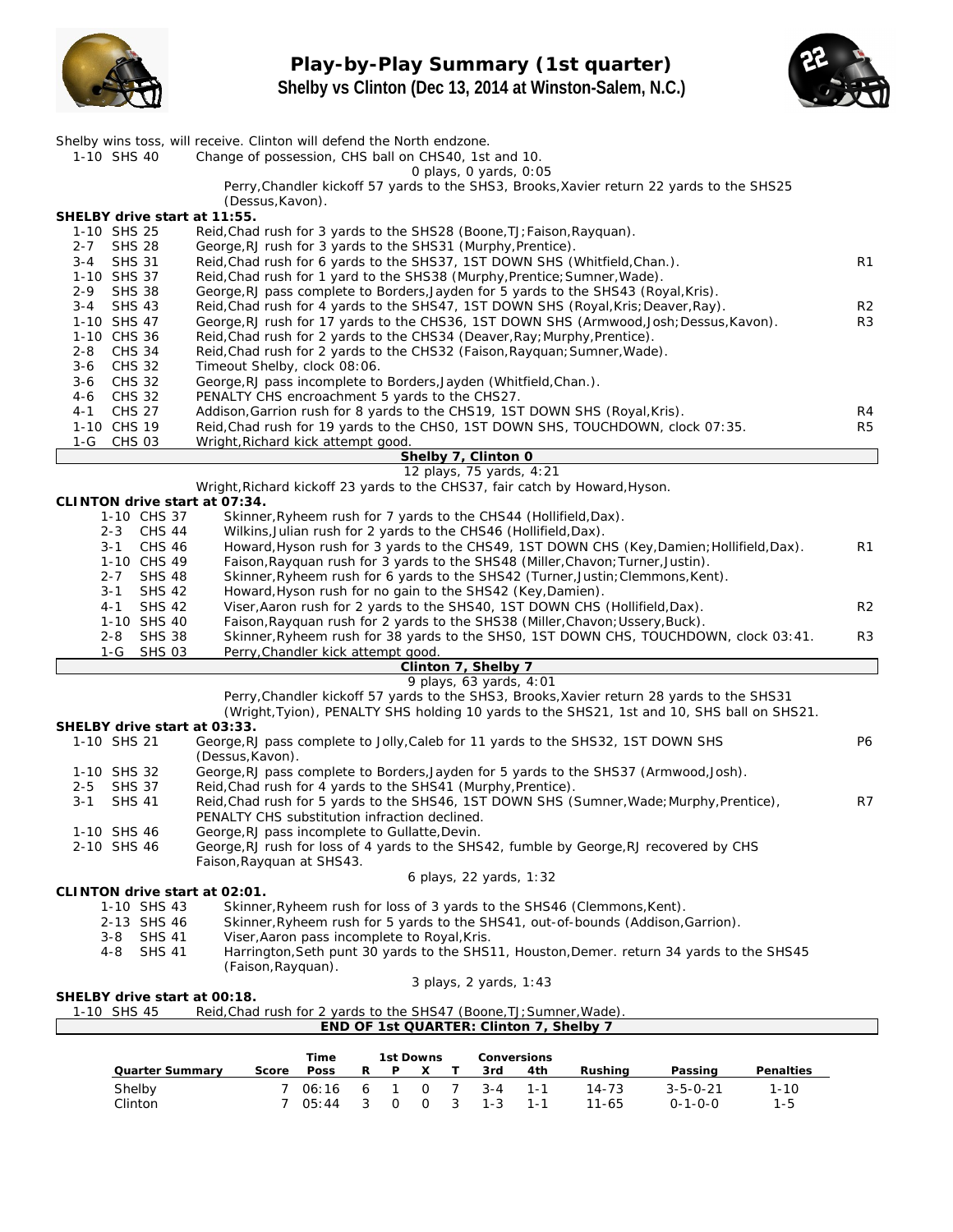

## **Quickie Statistics (1st quarter) Shelby vs Clinton (Dec 13, 2014 at Winston-Salem, N.C.)**



|                                                     |                                                                 | <b>SHS</b>             | CHS                  |                                        |                                  |
|-----------------------------------------------------|-----------------------------------------------------------------|------------------------|----------------------|----------------------------------------|----------------------------------|
| Score                                               |                                                                 | 7                      | 7                    |                                        |                                  |
|                                                     | <b>FIRST DOWNS</b>                                              | $\overline{7}$         | 3                    |                                        |                                  |
|                                                     | RUSHES-YARDS (NET)                                              | $14 - 73$              | $11 - 65$            |                                        |                                  |
|                                                     | PASSING YDS (NET)                                               | 21                     | 0                    |                                        |                                  |
|                                                     | Passes Att-Comp-Int                                             | $5 - 3 - 0$            | $1 - 0 - 0$          |                                        |                                  |
|                                                     | TOTAL OFFENSE PLAYS-YARDS                                       | 19-94                  | $12 - 65$            |                                        |                                  |
|                                                     | Fumble Returns-Yards                                            | $0 - 0$                | $0-0$                |                                        |                                  |
|                                                     | Punt Returns-Yards                                              | $1 - 34$               | $0-0$                |                                        |                                  |
|                                                     | Kickoff Returns-Yards                                           | $2 - 50$               | $0 - 0$              |                                        |                                  |
|                                                     | Interception Returns-Yards                                      | $0 - 0$                | $O-O$                |                                        |                                  |
|                                                     | Punts (Number-Avg)                                              | $0 - 0.0$              | $1 - 30.0$           |                                        |                                  |
| Fumbles-Lost                                        |                                                                 | $1 - 1$                | $O-O$                |                                        |                                  |
|                                                     | Penalties-Yards                                                 | $1 - 10$               | $1 - 5$              |                                        |                                  |
|                                                     | Possession Time                                                 | 06:16                  | 05:44                |                                        |                                  |
|                                                     | Third-Down Conversions                                          | 3 of 4                 | $1$ of $3$           |                                        |                                  |
|                                                     | Fourth-Down Conversions                                         | 1 of 1                 | 1 of 1               |                                        |                                  |
| Shelby                                              |                                                                 | Clinton                |                      |                                        |                                  |
| Rushing<br>No. Gain Loss Net TD                     | Lg Avg                                                          | Rushing                | No. Gain Loss Net TD |                                        | Lg Avg                           |
| Chad Reid<br>10<br>48<br>0                          | 48<br>19<br>1<br>4.8                                            | Ryheem Skinner         | 5<br>56              | $\mathfrak{Z}$<br>53<br>1              | 38<br>10.6                       |
| 20<br>3<br>RJ George<br>3                           | 17<br>17<br>O<br>5.7                                            | Rayquan Faison         | 2<br>5               | 5<br>0<br>0                            | 3<br>2.5                         |
| 8<br>$\Omega$<br>Garrion Addison<br>1               | 8<br>8<br>8.0<br>0                                              | Hyson Howard           | 2<br>$\sqrt{3}$      | $\ensuremath{\mathsf{3}}$<br>0<br>0    | $\ensuremath{\mathsf{3}}$<br>1.5 |
|                                                     |                                                                 | Julian Wilkins         | $\overline{2}$<br>1  | $\overline{2}$<br>$\Omega$<br>$\Omega$ | $\overline{2}$<br>2.0            |
| Passing<br><u>C-A-I</u>                             | Yds TD Long Sack                                                | Passing                |                      | Yds TD Long Sack                       |                                  |
| $3 - 5 - 0$<br>RJ George                            | 21<br>$\Omega$<br>11<br>Ω                                       | Aaron Viser            | $0 - 1 - 0$          | $\Omega$                               | O                                |
|                                                     |                                                                 |                        |                      |                                        |                                  |
| Receiving<br>No. Yards                              | ТD<br>Long                                                      | Receiving              | No. Yards            | TD.<br>Long                            |                                  |
| Jayden Borders<br>2<br>10<br>Caleb Jolly<br>11<br>1 | 0<br>5<br>11<br>0                                               |                        |                      |                                        |                                  |
|                                                     |                                                                 |                        |                      |                                        |                                  |
| Punting<br>No.                                      | Yds Avg Long In20<br>TB                                         | Punting                | No.<br>Yds           | Avg Long In20                          | TВ                               |
|                                                     |                                                                 | Seth Harrington        | 30                   | 30.0<br>30                             | O<br>0                           |
|                                                     |                                                                 |                        |                      |                                        |                                  |
| <b>Punt Returns</b><br>No. Yards                    | TD<br>Long                                                      | Punt Returns           | No. Yards            | TD<br>Long                             |                                  |
| 34<br>Demerrio Houston                              | 34<br>$\Omega$                                                  |                        |                      |                                        |                                  |
| Kick Returns<br>No. Yards                           | TD<br>L <u>ong</u>                                              | Kick Returns           | No. Yards            | TD<br>Long                             |                                  |
| $\overline{\mathcal{L}}$<br>50<br>Xavier Brooks     | $\Omega$<br>28                                                  |                        |                      |                                        |                                  |
|                                                     |                                                                 |                        |                      |                                        |                                  |
| <b>Tackles</b><br>UA-A Total                        | <b>Sacks</b><br>TFL                                             | <b>Tackles</b>         | UA-A Total           | Sacks                                  | TFL                              |
| Dax Hollifield<br>3-1<br>4                          | 0.0<br>0.0                                                      | <b>Prentice Murphy</b> | 2-3                  | b<br>0.0                               | 0.0                              |
| 2<br>Kent Clemmons<br>$1 - 1$                       | 0.0<br>1.0                                                      | Wade Sumner            | $0 - 4$              | 4<br>0.0                               | 0.0                              |
| Damien Key<br>$1 - 1$<br>2                          | 0.0<br>0.0                                                      | Kris Royal             | $2 - 1$              | 3<br>0.0                               | 0.0                              |
| $\overline{2}$<br>Justin Turner<br>$0 - 2$          | 0.0<br>0.0                                                      | Kavon Dessus           | $2 - 1$              | 3<br>0.0                               | 0.0                              |
| Time<br>Scoring Play<br>Qtr                         |                                                                 |                        |                      |                                        | V-H                              |
| 07:35<br>1st                                        | SHS - Chad Reid 19 yd run (Richard Wright kick), 12-75 4:21     |                        |                      |                                        | $7 - 0$                          |
| 03:41                                               | CHS - Ryheem Skinner 38 yd run (Chandler Perry kick), 9-63 4:01 |                        |                      |                                        | $7 - 7$                          |
|                                                     |                                                                 |                        |                      |                                        |                                  |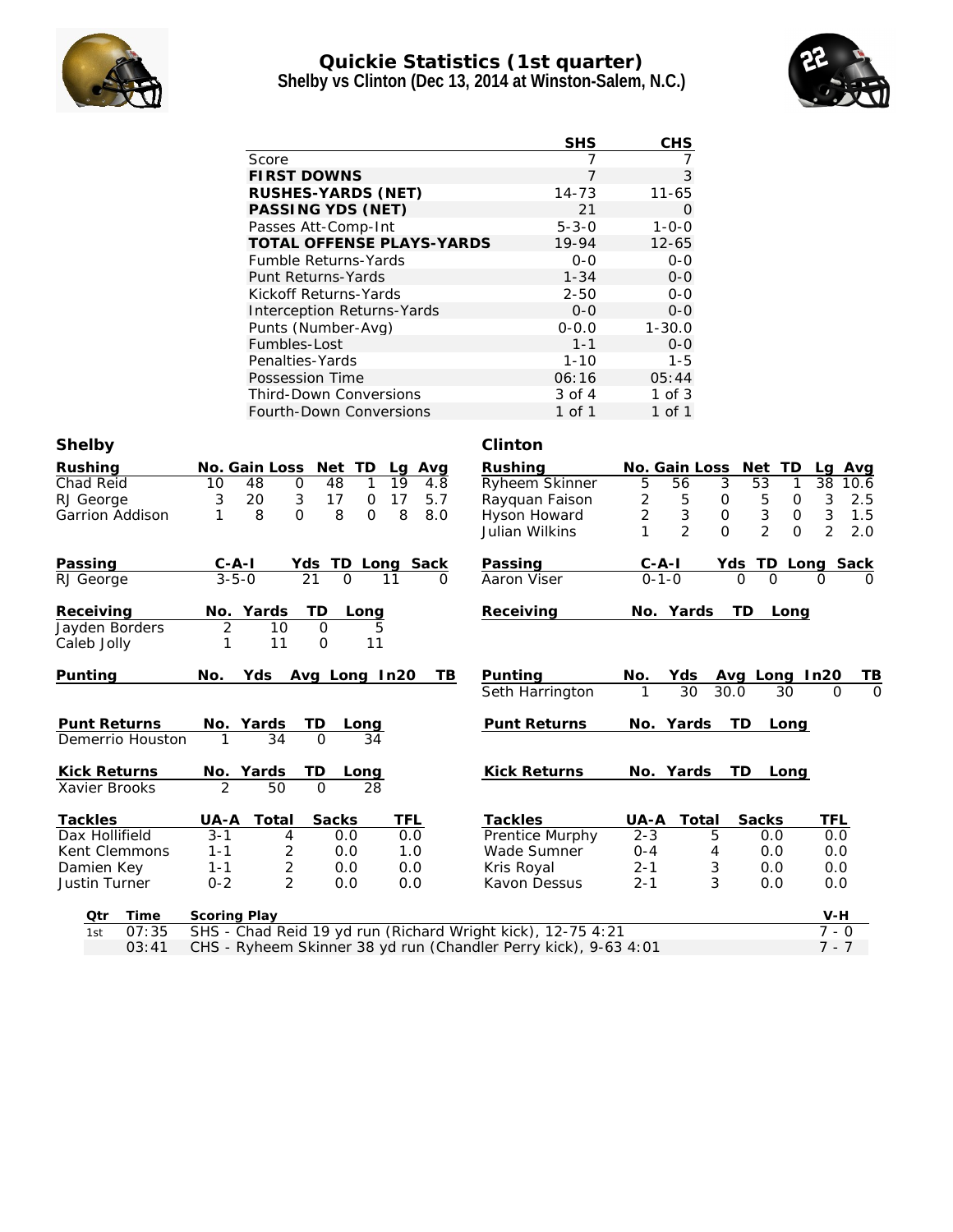

# **Play-by-Play Summary (2nd quarter) Shelby vs Clinton (Dec 13, 2014 at Winston-Salem, N.C.)**



| <b>SHS 47</b><br>2-8                    | Start of 2nd quarter, clock 12:00.                                                                                                                 |                 |
|-----------------------------------------|----------------------------------------------------------------------------------------------------------------------------------------------------|-----------------|
| 2-8 SHS 47                              | Ussery, Buck rush for 8 yards to the CHS45, 1ST DOWN SHS (Armwood, Josh; Whitfield, Chan.).                                                        | R8              |
| 1-10 CHS 45<br>2-6 CHS 41               | Reid, Chad rush for 4 yards to the CHS41 (Boone, TJ).<br>Ussery, Buck rush for 5 yards to the CHS36 (Murphy, Prentice; Royal, Kris).               |                 |
| 3-1 CHS 36                              | Reid, Chad rush for 2 yards to the CHS34, 1ST DOWN SHS (Sumner, Wade; Armwood, Josh).                                                              | R9              |
| 1-10 CHS 34                             | Reid, Chad rush for 6 yards to the CHS28 (Boone, TJ; Dessus, Kavon).                                                                               |                 |
| 2-4 CHS 28                              | George, RJ rush for 3 yards to the CHS25 (Boone, TJ).                                                                                              |                 |
| <b>CHS 25</b><br>$3 - 1$                | Addison, Garrion rush for 8 yards to the CHS17, 1ST DOWN SHS (Royal, Kris; Dessus, Kavon).                                                         | R <sub>10</sub> |
| 1-10 CHS 17                             | Ussery, Buck rush for no gain to the CHS17, fumble forced by Boone, TJ, fumble by                                                                  |                 |
| 2-11 CHS 18                             | Ussery, Buck recovered by SHS Appling, Jake at CHS18.<br>George, RJ sacked for loss of 14 yards to the CHS32 (Murphy, Prentice; Whitfield, Chan.), |                 |
|                                         | PENALTY SHS intentional grounding 5 yards to the CHS37.                                                                                            |                 |
| 3-30 CHS 37                             | 3rd and 30.                                                                                                                                        |                 |
| 3-30 CHS 37                             | George, RJ pass complete to Borders, Jayden for 23 yards to the CHS14 (Royal, Kris).                                                               |                 |
| 4-7 CHS 14                              | Wright, Richard field goal attempt from 31 GOOD, clock 07:38.                                                                                      |                 |
|                                         | Shelby 10, Clinton 7<br>12 plays, 41 yards, 4:45                                                                                                   |                 |
|                                         | Wright, Richard kickoff 57 yards to the CHS3, Royal, Kris return 19 yards to the CHS22                                                             |                 |
|                                         | (Hollifield, Dax; Hawk, Kameron).                                                                                                                  |                 |
| CLINTON drive start at 07:33.           |                                                                                                                                                    |                 |
| 1-10 CHS 22                             | Skinner, Ryheem rush for 3 yards to the CHS25 (Terrill, Nick; Hollifield, Dax).                                                                    |                 |
| 2-7 CHS 25                              | Skinner, Ryheem rush for loss of 2 yards to the CHS23 (Ussery, Buck; Huskey, Clay).                                                                |                 |
| 3-9 CHS 23<br>4-9 CHS 23                | Viser, Aaron pass incomplete to Ashley, Lajuan, dropped pass.<br>Harrington, Seth punt 45 yards to the SHS32, out-of-bounds.                       |                 |
|                                         | 3 plays, 1 yard, 1:37                                                                                                                              |                 |
| SHELBY drive start at 05:56.            |                                                                                                                                                    |                 |
| 1-10 SHS 32                             | Reid, Chad rush for 5 yards to the SHS37 (Royal, Kris).                                                                                            |                 |
| 2-5 SHS 37                              | Reid, Chad rush for 3 yards to the SHS40 (Deaver, Ray; Boone, TJ).                                                                                 |                 |
| $3 - 2$<br>SHS 40                       | Reid, Chad rush for 3 yards to the SHS43, fumble forced by Boone, TJ, fumble by Reid, Chad<br>recovered by CHS Whitfield, Chan. at SHS46.          |                 |
|                                         | 3 plays, 14 yards, 1:10                                                                                                                            |                 |
| CLINTON drive start at 04:46.           |                                                                                                                                                    |                 |
| 1-10 SHS 46                             | Howard, Hyson rush for 1 yard to the SHS45 (Ussery, Buck).                                                                                         |                 |
| 2-9 SHS 45                              | Viser, Aaron sacked for loss of 12 yards to the CHS43 (Miller, Chavon; Addison, Garrion).                                                          |                 |
| 3-21 CHS 43<br>4-21 CHS 43              | Viser, Aaron pass incomplete to Whitfield, Chan. (Houston, Demer.).                                                                                |                 |
| 4-26 CHS 38                             | PENALTY CHS false start 5 yards to the CHS38.<br>Harrington, Seth punt 47 yards to the SHS15, fair catch by Houston, Demer                         |                 |
|                                         | 3 plays, minus 16 yards, 1:41                                                                                                                      |                 |
| SHELBY drive start at 03:05.            |                                                                                                                                                    |                 |
| 1-10 SHS 15                             | George, RJ pass complete to Borders, Jayden for 7 yards to the SHS22 (Armwood, Josh).                                                              |                 |
| 2-3 SHS 22                              | Brooks, Xavier rush for 5 yards to the SHS27, fumble forced by Armwood, Josh, fumble by                                                            |                 |
|                                         | Brooks, Xavier recovered by CHS Faison, Rayquan at SHS27.<br>2 plays, 12 yards, 0:31                                                               |                 |
| CLINTON drive start at 02:34.           |                                                                                                                                                    |                 |
| 1-10 SHS 27                             | Faison, Rayquan rush for 1 yard to the SHS26 (Miller, Chavon).                                                                                     |                 |
| 2-9<br>SHS 26                           | Viser, Aaron pass incomplete to Howard, Hyson (Poole, Demonte).                                                                                    |                 |
| <b>SHS 26</b><br>$3-9$                  | Viser, Aaron sacked for loss of 3 yards to the SHS29 (Miller, Chavon), timeout Shelby,                                                             |                 |
| 4-12 SHS 29                             | clock 01:33.<br>Viser, Aaron pass incomplete to Howard, Hyson (Clemmons, Kent).                                                                    |                 |
|                                         | 4 plays, minus 2 yards, 1:06                                                                                                                       |                 |
| SHELBY drive start at 01:28.            |                                                                                                                                                    |                 |
| 1-10 SHS 29                             | George, RJ pass complete to Reid, Chad for 15 yards to the SHS44, 1ST DOWN SHS (Royal, Kris).                                                      | P11             |
| 1-10 SHS 44                             | George, RJ pass incomplete to Borders, Jayden.                                                                                                     |                 |
| 2-10 SHS 44<br>$3 - 5$<br><b>SHS 49</b> | George, RJ pass complete to Shell, Kavacia for 5 yards to the SHS49 (Wright, Tyion).<br>PENALTY SHS false start 5 yards to the SHS44.              |                 |
| 3-10 SHS 44                             | George, RJ pass incomplete to Shell, Kavacia.                                                                                                      |                 |
| 4-10 SHS 44                             | Wright, Richard punt 34 yards to the CHS22, Royal, Kris return 2 yards to the CHS24                                                                |                 |
|                                         | (Borders, Tre.).                                                                                                                                   |                 |
|                                         | 4 plays, 15 yards, 1:04                                                                                                                            |                 |
| CLINTON drive start at 00:24.           |                                                                                                                                                    |                 |
| 1-10 CHS 24                             | Howard, Hyson rush for 11 yards to the CHS35, 1ST DOWN CHS (Addison, Garrion), timeout<br>Clinton, clock 00:19.                                    | R4              |
| 1-10 CHS 35                             | Faison, Rayquan rush for 5 yards to the CHS40 (Key, Damien).                                                                                       |                 |
| CHS 40<br>$2 - 5$                       | Timeout Clinton, clock 00:09.                                                                                                                      |                 |
| $2 - 5$<br>CHS 40                       | Viser, Aaron pass incomplete to Royal, Kris (Poole, Demonte).                                                                                      |                 |
| $3 - 5$<br><b>CHS 40</b>                | TEAM rush for loss of 2 yards to the CHS38.                                                                                                        |                 |
|                                         | End of half, clock 00:00.<br>4 plays, 14 yards, 0:24                                                                                               |                 |
|                                         |                                                                                                                                                    |                 |

**END OF 2nd QUARTER: Shelby 10, Clinton 7**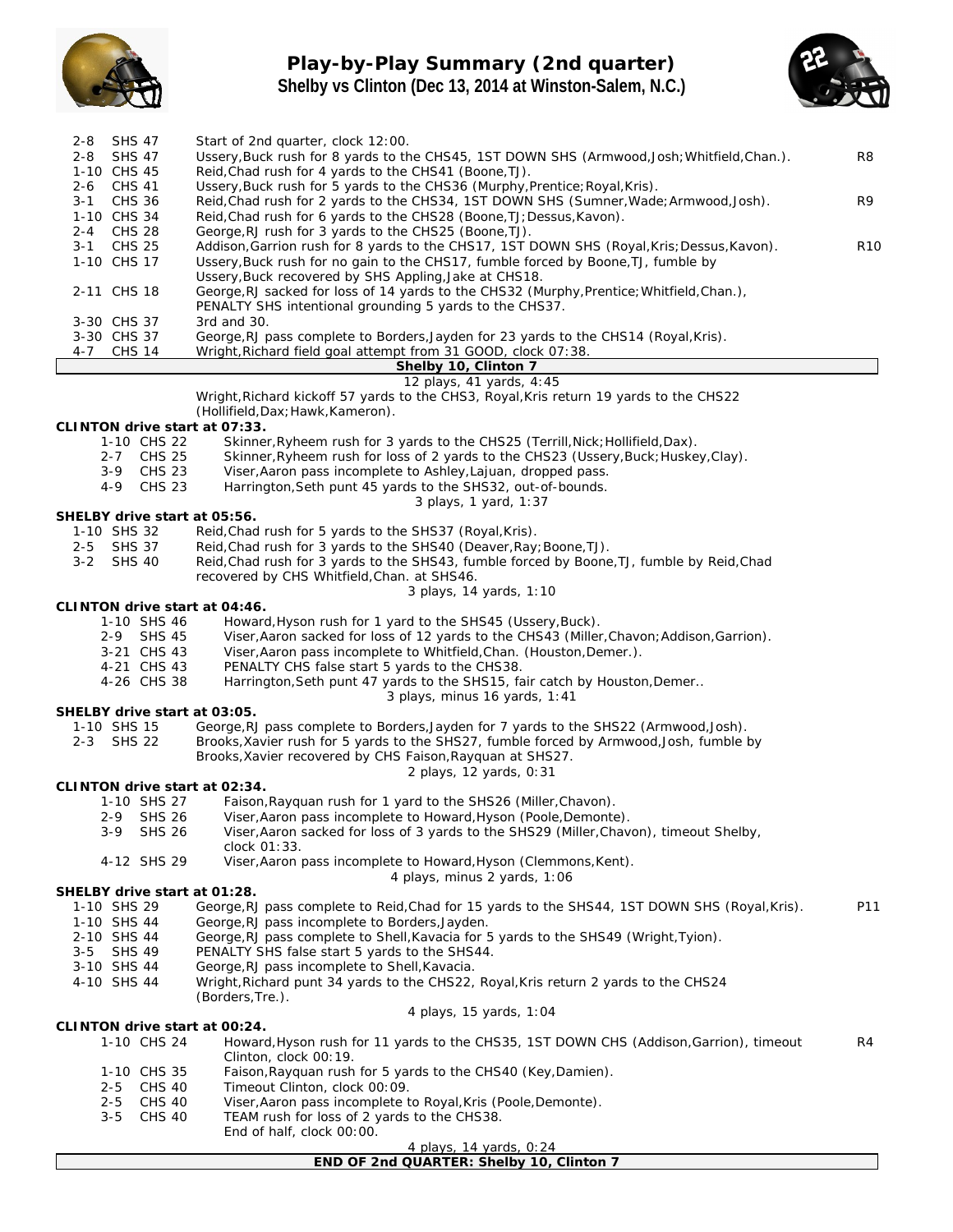

# **Play-by-Play Summary (2nd quarter) Shelby vs Clinton (Dec 13, 2014 at Winston-Salem, N.C.)**



|                 |       | Time                    | 1st Downs |              | Conversions |         |     |           |                  |           |
|-----------------|-------|-------------------------|-----------|--------------|-------------|---------|-----|-----------|------------------|-----------|
| Quarter Summary | Score | Poss                    |           | $\mathsf{X}$ |             | 3rd     | 4th | Rushina   | Passing          | Penalties |
| Shelby          |       | 3 07:12 3 1 0 4 2-5 0-0 |           |              |             |         |     | $13 - 40$ | $4 - 6 - 0 - 50$ | $2 - 10$  |
| Clinton         |       | 0 04:48                 |           | $0\quad 0$   |             | $O - 4$ | ∩-1 | $9 - 2$   | $0 - 5 - 0 - 0$  | 1-5       |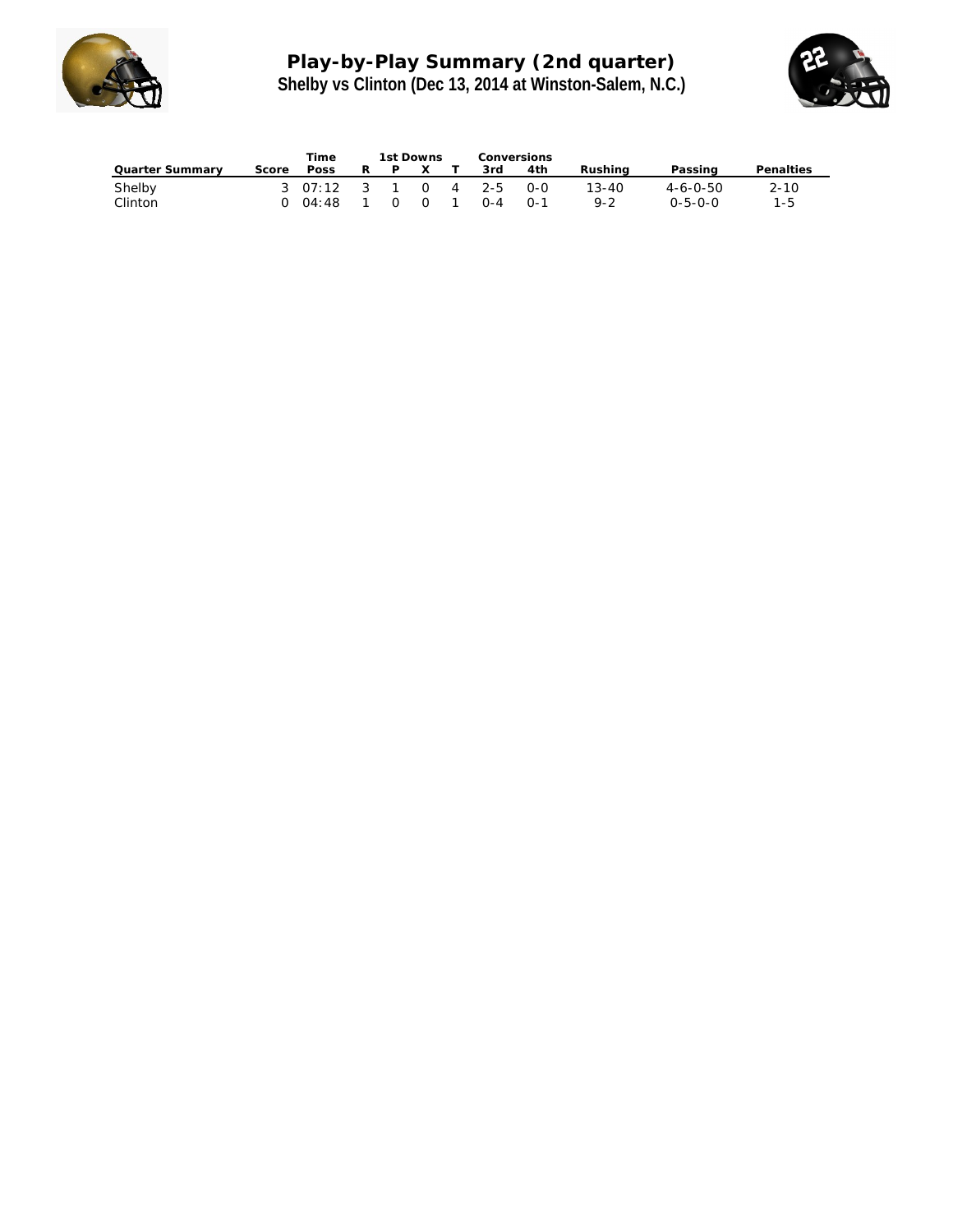

## **Quickie Statistics (Halftime) Shelby vs Clinton (Dec 13, 2014 at Winston-Salem, N.C.)**



|                                                         |                                                                                   | <b>SHS</b>             | <b>CHS</b>                  |                                            |                  |
|---------------------------------------------------------|-----------------------------------------------------------------------------------|------------------------|-----------------------------|--------------------------------------------|------------------|
|                                                         | Score                                                                             | 10                     | 7                           |                                            |                  |
|                                                         | <b>FIRST DOWNS</b>                                                                | 11                     | 4                           |                                            |                  |
|                                                         | RUSHES-YARDS (NET)                                                                | 27-113                 |                             |                                            |                  |
|                                                         | PASSING YDS (NET)                                                                 | 71                     | $\overline{O}$              |                                            |                  |
|                                                         | Passes Att-Comp-Int                                                               | $11 - 7 - 0$           | $6 - 0 - 0$                 |                                            |                  |
|                                                         | TOTAL OFFENSE PLAYS-YARDS                                                         | 38-184                 | $26 - 67$                   |                                            |                  |
|                                                         | Fumble Returns-Yards                                                              | $0 - 0$                | $0 - 0$                     |                                            |                  |
|                                                         | Punt Returns-Yards                                                                | $1 - 34$               | $1 - 2$                     |                                            |                  |
|                                                         | Kickoff Returns-Yards                                                             | $2 - 50$               | $1 - 19$                    |                                            |                  |
|                                                         | Interception Returns-Yards                                                        | $0 - 0$                | $0-0$                       |                                            |                  |
|                                                         | Punts (Number-Avg)                                                                | $1 - 34.0$             | $3 - 40.7$                  |                                            |                  |
|                                                         | Fumbles-Lost                                                                      | $4 - 3$                | $0-0$                       |                                            |                  |
|                                                         | Penalties-Yards                                                                   | $3 - 20$               | $2 - 10$                    |                                            |                  |
|                                                         | Possession Time                                                                   | 13:28                  | 10:32                       |                                            |                  |
|                                                         | <b>Third-Down Conversions</b>                                                     | 5 of 9                 | 1 of 7                      |                                            |                  |
|                                                         | Fourth-Down Conversions                                                           | 1 of 1                 | $1$ of $2$                  |                                            |                  |
| Shelby                                                  |                                                                                   | Clinton                |                             |                                            |                  |
| Rushing                                                 | No. Gain Loss<br>Net TD<br>Avg<br>Lq                                              | Rushing                | No. Gain Loss               | Net TD                                     | Lq<br><u>Avg</u> |
| Chad Reid                                               | $\mathbf 0$<br>74<br>19<br>16<br>74<br>1<br>4.6                                   | Ryheem Skinner         | 59<br>7                     | 54<br>5<br>1                               | 38<br>7.7        |
| Garrion Addison                                         | 2<br>16<br>0<br>8<br>16<br>$\mathbf 0$<br>8.0                                     | Hyson Howard           | 15<br>4                     | $\mathsf O$<br>15<br>$\mathbf 0$           | 11<br>3.8        |
| <b>Buck Ussery</b>                                      | 3<br>$\mathbf{1}$<br>8<br>13<br>12<br>4.0<br>0                                    | Rayquan Faison         | 11<br>4                     | $\mathbf 0$<br>11<br>$\mathbf 0$           | 5<br>2.8         |
| RJ George                                               | 5<br>23<br>17<br>6<br>$\overline{O}$<br>17<br>1.2                                 | Julian Wilkins         | 2<br>1                      | $\overline{2}$<br>$\mathbf{O}$<br>$\Omega$ | 2<br>2.0         |
|                                                         |                                                                                   |                        |                             |                                            |                  |
| Passing<br>RJ George                                    | <u>Yds</u><br>TD Long Sack<br>$C - A - I$<br>$7 - 11 - 0$<br>$\Omega$<br>71<br>23 | Passing<br>Aaron Viser | <u>C-A-I</u><br>$0 - 6 - 0$ | <u>Yds TD</u>                              | Long Sack        |
|                                                         |                                                                                   |                        |                             |                                            |                  |
| Receiving                                               | TD<br>No.<br>Yards<br>Long                                                        | Receiving              | No. Yards                   | TD.<br>Long                                |                  |
| Jayden Borders                                          | 4<br>40<br>$\mathsf O$<br>23                                                      |                        |                             |                                            |                  |
| Chad Reid                                               | 15<br>1<br>0<br>15                                                                |                        |                             |                                            |                  |
| Caleb Jolly                                             | 11<br>1<br>11<br>0                                                                |                        |                             |                                            |                  |
| Kavacia Shell                                           | $\mathbf{1}$<br>5<br>5<br>0                                                       |                        |                             |                                            |                  |
|                                                         |                                                                                   |                        |                             |                                            |                  |
| Punting                                                 | Avg Long In20<br><u>ТВ</u><br>No.<br>Yds                                          | Punting                | No.<br><u>Yds</u>           | Avg Long In20                              | <u>ТВ</u>        |
| Richard Wright                                          | 34.0<br>34<br>34<br>$\Omega$<br>$\Omega$                                          | Seth Harrington        | 3<br>122                    | 40.7<br>47                                 |                  |
| Punt Returns                                            | No. Yards<br><b>TD</b><br>Long                                                    | Punt Returns           | <u>No. Yards</u>            | TD<br><u>Long</u>                          |                  |
| Demerrio Houston                                        | $\overline{34}$<br>$\Omega$<br>1<br>34                                            | Kris Royal             |                             | $\overline{2}$<br>$\Omega$                 |                  |
|                                                         |                                                                                   |                        |                             |                                            |                  |
| Kick Returns                                            | No. Yards<br>I D<br>Long                                                          | <b>Kick Returns</b>    | No. Yards                   | I D<br>Long                                |                  |
| Xavier Brooks                                           | 50<br>28                                                                          | Kris Royal             |                             | 19                                         |                  |
|                                                         |                                                                                   |                        |                             |                                            |                  |
| Tackles                                                 | <b>Sacks</b><br>Total<br>TFL<br>UA-A                                              | Tackles                | UA-A<br>Total               | Sacks                                      | <b>TFL</b>       |
| Dax Hollifield                                          | $3 - 3$<br>6<br>0.0<br>0.0                                                        | Kris Royal             | $5 - 3$                     | 8<br>0.0                                   | 0.0              |
| Chavon Miller                                           | 5<br>$2 - 3$<br>1.5<br>1.5                                                        | TJ Boone               | $4 - 4$                     | 8<br>0.0                                   | 0.0              |
| Damien Key                                              | 3<br>$2 - 1$<br>0.0<br>0.0                                                        | Prentice Murphy        | $2 - 5$                     | 7<br>0.5                                   | 0.5              |
| Garrion Addison                                         | 3<br>$2 - 1$<br>0.5<br>0.5                                                        | Josh Armwood           | $3 - 3$                     | 6<br>0.0                                   | 0.0              |
| Time<br>Qtr                                             | Scoring Play                                                                      |                        |                             |                                            | V-H              |
| 07:35<br>1st                                            | SHS - Chad Reid 19 yd run (Richard Wright kick), 12-75 4:21                       |                        |                             |                                            | $7 - 0$          |
| $\bigcap$ $\mathcal{L}$ $\cdot$ $\bigcap$ $\mathcal{L}$ | $CHS$ , Pyhoom Skinner 38 yd run (Chandler Perry kick) $9-63$ $4:01$              |                        |                             |                                            | $7 - 7$          |

03:41 CHS - Ryheem Skinner 38 yd run (Chandler Perry kick), 9-63 4:01 7 - 7 2nd 07:38 SHS - Richard Wright 31 yd field goal, 12-41 4:45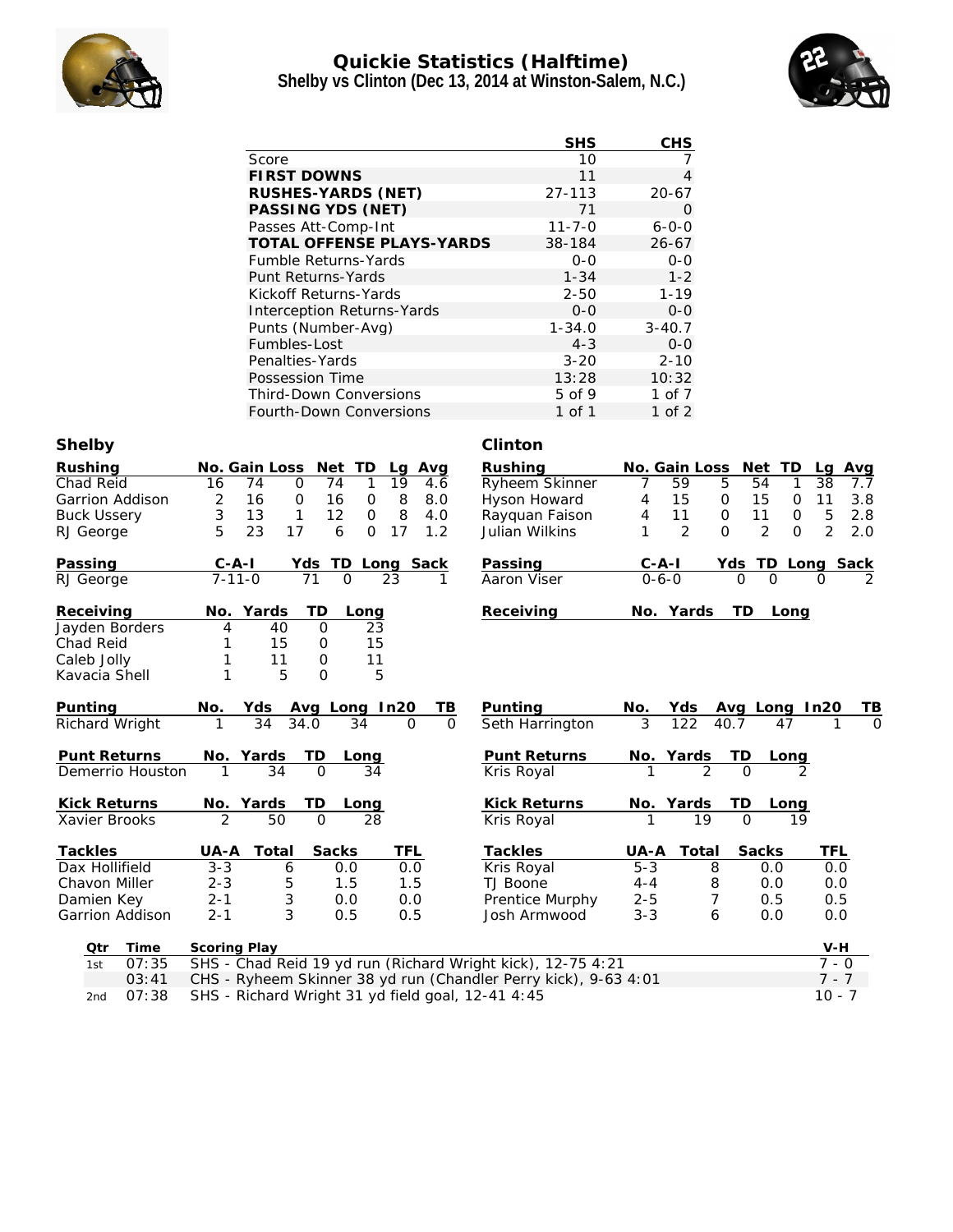

## **Play-by-Play Summary (3rd quarter) Shelby vs Clinton (Dec 13, 2014 at Winston-Salem, N.C.)**



|                                                      | Start of 3rd quarter, clock 12:00, SHS ball on SHS40.                                                                                                                                                                           |                 |
|------------------------------------------------------|---------------------------------------------------------------------------------------------------------------------------------------------------------------------------------------------------------------------------------|-----------------|
|                                                      | Wright, Richard kickoff 56 yards to the CHS4, Royal, Kris return 18 yards to the CHS22<br>(Key, Damien).                                                                                                                        |                 |
| CLINTON drive start at 11:54.                        |                                                                                                                                                                                                                                 |                 |
| 1-10 CHS 22<br>2-8 CHS 24                            | Faison, Rayquan rush for 2 yards to the CHS24 (Borders, Tre.).<br>Viser, Aaron rush for no gain to the CHS24, fumble by Viser, Aaron recovered by CHS                                                                           |                 |
|                                                      | Viser, Aaron at CHS24.                                                                                                                                                                                                          |                 |
| <b>CHS 24</b><br>3-8                                 | Viser, Aaron rush for no gain to the CHS24 (Key, Damien).                                                                                                                                                                       |                 |
| <b>CHS 24</b><br>$4 - 8$                             | Harrington, Seth punt 60 yards to the SHS16, downed.<br>3 plays, 2 yards, 2:12                                                                                                                                                  |                 |
| SHELBY drive start at 09:42.                         |                                                                                                                                                                                                                                 |                 |
| 1-10 SHS 16                                          | George, RJ pass complete to Borders, Jayden for 7 yards to the SHS23 (Dessus, Kavon).                                                                                                                                           |                 |
| 2-3 SHS 23                                           | George, RJ rush for 28 yards to the CHS49, 1ST DOWN SHS, out-of-bounds.                                                                                                                                                         | R <sub>12</sub> |
| 1-10 CHS 49<br>2-5 CHS 44                            | Reid, Chad rush for 5 yards to the CHS44 (Murphy, Prentice).<br>Reid, Chad rush for 1 yard to the CHS43 (Deaver, Ray; Sumner, Wade).                                                                                            |                 |
| 3-4 CHS 43                                           | Reid, Chad rush for no gain to the CHS43 (Wright, Tyion).                                                                                                                                                                       |                 |
| <b>CHS 43</b><br>$4 - 4$                             | Wright, Richard punt 31 yards to the CHS12, downed.                                                                                                                                                                             |                 |
|                                                      | 5 plays, 41 yards, 2:13                                                                                                                                                                                                         |                 |
| CLINTON drive start at 07:29.<br>1-10 CHS 12         | Howard, Hyson rush for 3 yards to the CHS15 (Huskey, Clay; Borders, Tre.).                                                                                                                                                      |                 |
| 2-7 CHS 15                                           | Skinner, Ryheem rush for 2 yards to the CHS17 (Clemmons, Kent; Borders, Tre.).                                                                                                                                                  |                 |
| 3-5 CHS 17                                           | Skinner, Ryheem rush for 2 yards to the CHS19 (Miller, Chavon; Hollifield, Dax).                                                                                                                                                |                 |
| 4-3 CHS 19                                           | Harrington, Seth punt 59 yards to the SHS22, downed.                                                                                                                                                                            |                 |
| SHELBY drive start at 05:18.                         | 3 plays, 7 yards, 2:11                                                                                                                                                                                                          |                 |
| 1-10 SHS 22                                          | George, RJ pass incomplete to Jolly, Caleb.                                                                                                                                                                                     |                 |
| 2-10 SHS 22                                          | Reid, Chad rush for 15 yards to the SHS37, 1ST DOWN SHS (Ashley, Lajuan).                                                                                                                                                       | R <sub>13</sub> |
| 1-10 SHS 37                                          | PENALTY SHS false start 5 yards to the SHS42.                                                                                                                                                                                   |                 |
| 1-15 SHS 42<br>2-24 SHS 33                           | George, RJ rush for loss of 9 yards to the SHS33 (Murphy, Prentice; Sumner, Wade).<br>George, RJ pass complete to Borders, Jayden for 45 yards to the CHS22, 1ST DOWN SHS                                                       | P14             |
|                                                      | (Royal, Kris).                                                                                                                                                                                                                  |                 |
| 1-10 CHS 22                                          | Reid, Chad rush for 5 yards to the CHS17 (Deaver, Ray).                                                                                                                                                                         |                 |
| <b>CHS 17</b><br>$2 - 5$                             | Reid, Chad rush for loss of 2 yards to the CHS19 (Boone, TJ).                                                                                                                                                                   |                 |
| $3 - 7$<br><b>CHS 19</b>                             | George, RJ rush for 18 yards to the CHS1, 1ST DOWN SHS, out-of-bounds                                                                                                                                                           | R <sub>15</sub> |
| 1-G CHS 01                                           | (Wright, Tyion; Royal, Kris).<br>Reid, Chad rush for 1 yard to the CHSO, TOUCHDOWN, clock 02:45.                                                                                                                                |                 |
| <b>CHS 03</b><br>1-G                                 | Wright, Richard kick attempt failed (blocked) (blocked by Dessus, Kavon).                                                                                                                                                       |                 |
|                                                      | Shelby 16, Clinton 7                                                                                                                                                                                                            |                 |
|                                                      | 8 plays, 68 yards, 2:33                                                                                                                                                                                                         |                 |
| CLINTON drive start at 02:45.                        | Wright, Richard kickoff 49 yards to the CHS11, out-of-bounds, CHS ball on CHS35.                                                                                                                                                |                 |
| 1-10 CHS 35                                          | Skinner, Ryheem rush for 6 yards to the CHS41 (Miller, Chavon).                                                                                                                                                                 |                 |
| 2-4 CHS 41                                           | Howard, Hyson rush for 1 yard to the CHS42, fumble by Howard, Hyson recovered by SHS                                                                                                                                            |                 |
|                                                      | Terrill, Nick at CHS44.                                                                                                                                                                                                         |                 |
| SHELBY drive start at 01:54.                         | $2$ plays, 9 yards, 0:51                                                                                                                                                                                                        |                 |
| 1-10 CHS 44                                          | George, RJ pass complete to Reid, Chad for 11 yards to the CHS33, 1ST DOWN SHS                                                                                                                                                  | P16             |
|                                                      | (Wright, Tyion).                                                                                                                                                                                                                |                 |
| 1-10 CHS 33                                          | Reid, Chad rush for 2 yards to the CHS31 (Boone, TJ; Deaver, Ray).                                                                                                                                                              |                 |
| <b>CHS 31</b><br>$2 - 8$<br><b>CHS 31</b><br>$3 - 8$ | George, RJ pass incomplete to Reid, Chad (Royal, Kris).<br>George, RJ pass incomplete to Shell, Kavacia, PENALTY CHS personal foul 15 yards to the                                                                              | X17             |
|                                                      | CHS16, 1ST DOWN SHS, NO PLAY.                                                                                                                                                                                                   |                 |
| 1-10 CHS 16                                          | George, RJ rush for 16 yards to the CHSO, 1ST DOWN SHS, TOUCHDOWN, clock 00:38.                                                                                                                                                 | <b>R18</b>      |
| 1-G CHS 03                                           | PENALTY CHS encroachment 2 yards to the CHS1.                                                                                                                                                                                   |                 |
| <b>CHS 01</b><br>1-G                                 | Addison, Garrion rush attempt good.                                                                                                                                                                                             |                 |
|                                                      | Shelby 24, Clinton 7<br>4 plays, 44 yards, 1:24                                                                                                                                                                                 |                 |
|                                                      | Wright, Richard kickoff 54 yards to the CHS6, Royal, Kris return 9 yards to the CHS15                                                                                                                                           |                 |
|                                                      | (Hawk, Kameron).                                                                                                                                                                                                                |                 |
| CLINTON drive start at 00:30.                        |                                                                                                                                                                                                                                 |                 |
| 1-10 CHS 15                                          | Howard, Hyson rush for 1 yard to the CHS16 (Clemmons, Kent; Borders, Tre.).<br>END OF 3rd QUARTER: Shelby 24, Clinton 7                                                                                                         |                 |
|                                                      |                                                                                                                                                                                                                                 |                 |
|                                                      | Time<br>1st Downs<br>Conversions                                                                                                                                                                                                |                 |
| Quarter Summary                                      | Poss<br>P<br>Score<br>R<br>Х<br>3rd<br><u>4th</u><br><b>Rushing</b><br>Passing<br>Penalties<br>T                                                                                                                                |                 |
| Shelby<br>Clinton                                    | 14 06:10<br>$\overline{4}$<br>2<br>$1 - 2$<br>$0-0$<br>$12 - 80$<br>$3 - 5 - 0 - 63$<br>$1 - 5$<br>1<br>7<br>0 05:44<br>0<br>0<br>$\mathsf{O}$<br>$0 - 2$<br>$O-O$<br>$9 - 19$<br>$0 - 0 - 0 - 0$<br>$2 - 17$<br>$\overline{O}$ |                 |
|                                                      |                                                                                                                                                                                                                                 |                 |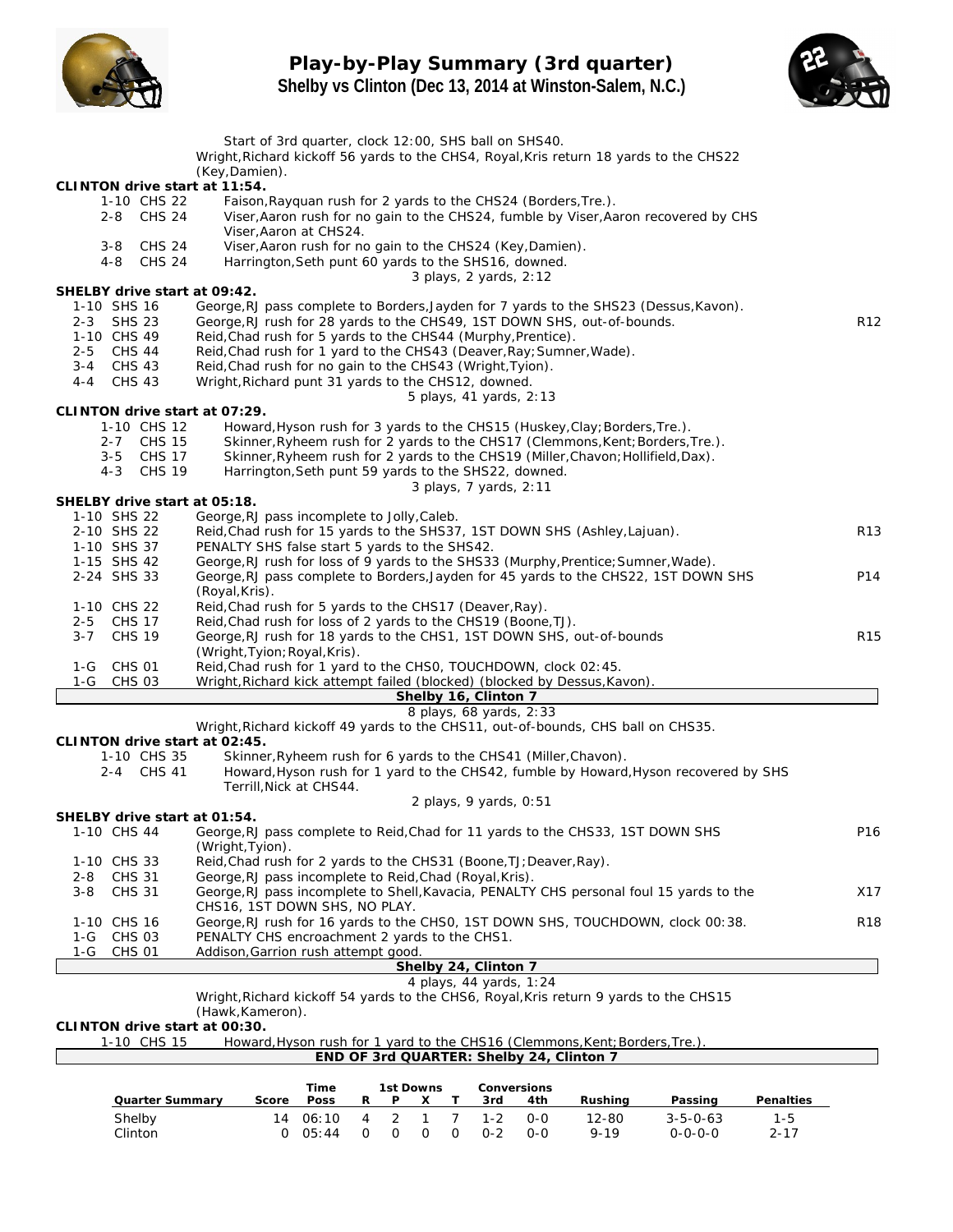

## **Quickie Statistics (3rd quarter) Shelby vs Clinton (Dec 13, 2014 at Winston-Salem, N.C.)**



|                           |                                                                                           | <b>SHS</b>                 | CHS                       |                                                                |
|---------------------------|-------------------------------------------------------------------------------------------|----------------------------|---------------------------|----------------------------------------------------------------|
|                           | Score                                                                                     | 24                         | 7                         |                                                                |
|                           | <b>FIRST DOWNS</b>                                                                        | 18                         | $\overline{4}$            |                                                                |
|                           | RUSHES-YARDS (NET)                                                                        | 39-193                     | 29-86                     |                                                                |
|                           | PASSING YDS (NET)                                                                         | 134                        | 0                         |                                                                |
|                           | Passes Att-Comp-Int                                                                       | $16 - 10 - 0$              | $6 - 0 - 0$               |                                                                |
|                           | TOTAL OFFENSE PLAYS-YARDS                                                                 | 55-327                     | 35-86                     |                                                                |
|                           | <b>Fumble Returns-Yards</b>                                                               | $0 - 0$                    | $O - O$                   |                                                                |
|                           | Punt Returns-Yards                                                                        | $1 - 34$                   | $1 - 2$                   |                                                                |
|                           | Kickoff Returns-Yards                                                                     | $2 - 50$                   | $3 - 46$                  |                                                                |
|                           | Interception Returns-Yards                                                                | $0 - 0$                    | $0-0$                     |                                                                |
|                           | Punts (Number-Avg)                                                                        | $2 - 32.5$                 | $5 - 48.2$                |                                                                |
|                           | Fumbles-Lost                                                                              | $4 - 3$                    | $2 - 1$                   |                                                                |
|                           | Penalties-Yards                                                                           | $4 - 25$                   | $4 - 27$                  |                                                                |
|                           | Possession Time                                                                           | 19:38                      | 16:16                     |                                                                |
|                           | <b>Third-Down Conversions</b>                                                             | 6 of 11                    | 1 of 9                    |                                                                |
|                           | Fourth-Down Conversions                                                                   | 1 of 1                     | $1$ of $2$                |                                                                |
| Shelby                    |                                                                                           | Clinton                    |                           |                                                                |
|                           |                                                                                           |                            |                           |                                                                |
| Rushing<br>Chad Reid      | No. Gain Loss<br>Net TD<br>Lg Avg<br>$\overline{2}$<br>24<br>103<br>101<br>2<br>19<br>4.2 | Rushing<br>Ryheem Skinner  | No. Gain Loss<br>10<br>69 | Net TD<br>Avg<br>Lg<br>5<br>38<br>64<br>1<br>6.4               |
| RJ George                 | 9<br>85<br>26<br>59<br>28<br>1<br>6.6                                                     | Hyson Howard               | 7<br>22                   | 22<br>$\mathbf 0$<br>11<br>3.1<br>0                            |
| Garrion Addison           | $\overline{2}$<br>16<br>$\circ$<br>16<br>0<br>8<br>8.0                                    | Rayquan Faison             | 5<br>13                   | 13<br>$\mathsf{O}\xspace$<br>5<br>0<br>2.6                     |
| <b>Buck Ussery</b>        | 3<br>13<br>12<br>8<br>1<br>0<br>4.0                                                       | Julian Wilkins             | 2<br>1                    | $\overline{2}$<br>$\overline{O}$<br>$\overline{2}$<br>0<br>2.0 |
|                           |                                                                                           |                            |                           |                                                                |
| Passing                   | $C - A - I$<br>Yds TD Long Sack                                                           | Passing                    | C-A-I                     | Yds TD Long Sack                                               |
| RJ George                 | $10 - 16 - 0$<br>134<br>$\mathbf{O}$<br>45                                                | Aaron Viser                | $0 - 6 - 0$               | $\Omega$                                                       |
|                           |                                                                                           |                            |                           |                                                                |
| Receiving                 | No.<br>Yards<br>TD<br>Long                                                                | Receiving                  | No. Yards                 | TD.<br>Long                                                    |
| Jayden Borders            | 92<br>$\mathcal{O}$<br>45<br>6                                                            |                            |                           |                                                                |
| Chad Reid                 | 2<br>26<br>15<br>0                                                                        |                            |                           |                                                                |
| Caleb Jolly               | 1<br>11<br>11<br>O                                                                        |                            |                           |                                                                |
| Kavacia Shell             | 1<br>5<br>$\Omega$<br>5                                                                   |                            |                           |                                                                |
|                           |                                                                                           |                            |                           |                                                                |
| Punting<br>Richard Wright | Avg Long In20<br>No.<br>Yds<br>TВ<br>$\mathcal{P}$<br>32.5<br>65<br>34<br>1<br>$\Omega$   | Punting<br>Seth Harrington | No.<br>Yds<br>241<br>5    | Avg Long In20<br>48.2<br>60                                    |
|                           |                                                                                           |                            |                           |                                                                |
| Punt Returns              | Yards<br>ТD<br>No.<br>Long                                                                | Punt Returns               | No. Yards                 | TD<br>Long                                                     |
| Demerrio Houston          | 34<br>$\Omega$<br>34<br>1                                                                 | Kris Royal                 |                           |                                                                |
|                           |                                                                                           |                            |                           |                                                                |
| Kick Returns              | No. Yards<br>TD<br>Long                                                                   | <b>Kick Returns</b>        | No. Yards                 | TD<br>Long                                                     |
| Xavier Brooks             | $\overline{50}$<br>$\Omega$<br>28                                                         | Kris Royal                 | 46                        | $\Omega$                                                       |
|                           |                                                                                           |                            |                           |                                                                |
| Tackles                   | Total<br>Sacks<br>TFL<br>UA-A                                                             | Tackles                    | Total<br>UA-A             | Sacks<br>TFL                                                   |
| Chavon Miller             | 1.5<br>1.5<br>$3 - 4$<br>7                                                                | Kris Royal                 | $6 - 4$                   | 10<br>0.0<br>0.0                                               |
| Dax Hollifield            | $\overline{7}$<br>0.0<br>$3 - 4$<br>0.0                                                   | TJ Boone                   | $5 - 5$                   | 10<br>0.0<br>1.0                                               |
| Damien Key                | 5<br>$4 - 1$<br>0.0<br>0.0                                                                | Prentice Murphy            | $3 - 6$                   | 9<br>0.5<br>1.0                                                |
| <b>Treshawn Borders</b>   | 5<br>$2 - 3$<br>0.0<br>0.0                                                                | Wade Sumner                | $0 - 7$                   | $\overline{7}$<br>0.0<br>0.5                                   |
|                           |                                                                                           |                            |                           |                                                                |

| - Qtr | Time      | Scoring Play                                                           | V-H      |
|-------|-----------|------------------------------------------------------------------------|----------|
|       | 1st 07:35 | SHS - Chad Reid 19 yd run (Richard Wright kick), 12-75 4:21            | 7 - 0    |
|       | 03:41     | CHS - Ryheem Skinner 38 yd run (Chandler Perry kick), 9-63 4:01        | 7 - 7    |
|       |           | 2nd $07:38$ SHS - Richard Wright 31 yd field goal, 12-41 4:45          | $10 - 7$ |
| 3rd   |           | 02:45 SHS - Chad Reid 1 yd run (Richard Wright kick blockd), 8-78 2:33 | $16 - 7$ |
|       | 00:38     | SHS - RJ George 16 yd run (Garrion Addison rush), 4-44 1:24            | 24 - 7   |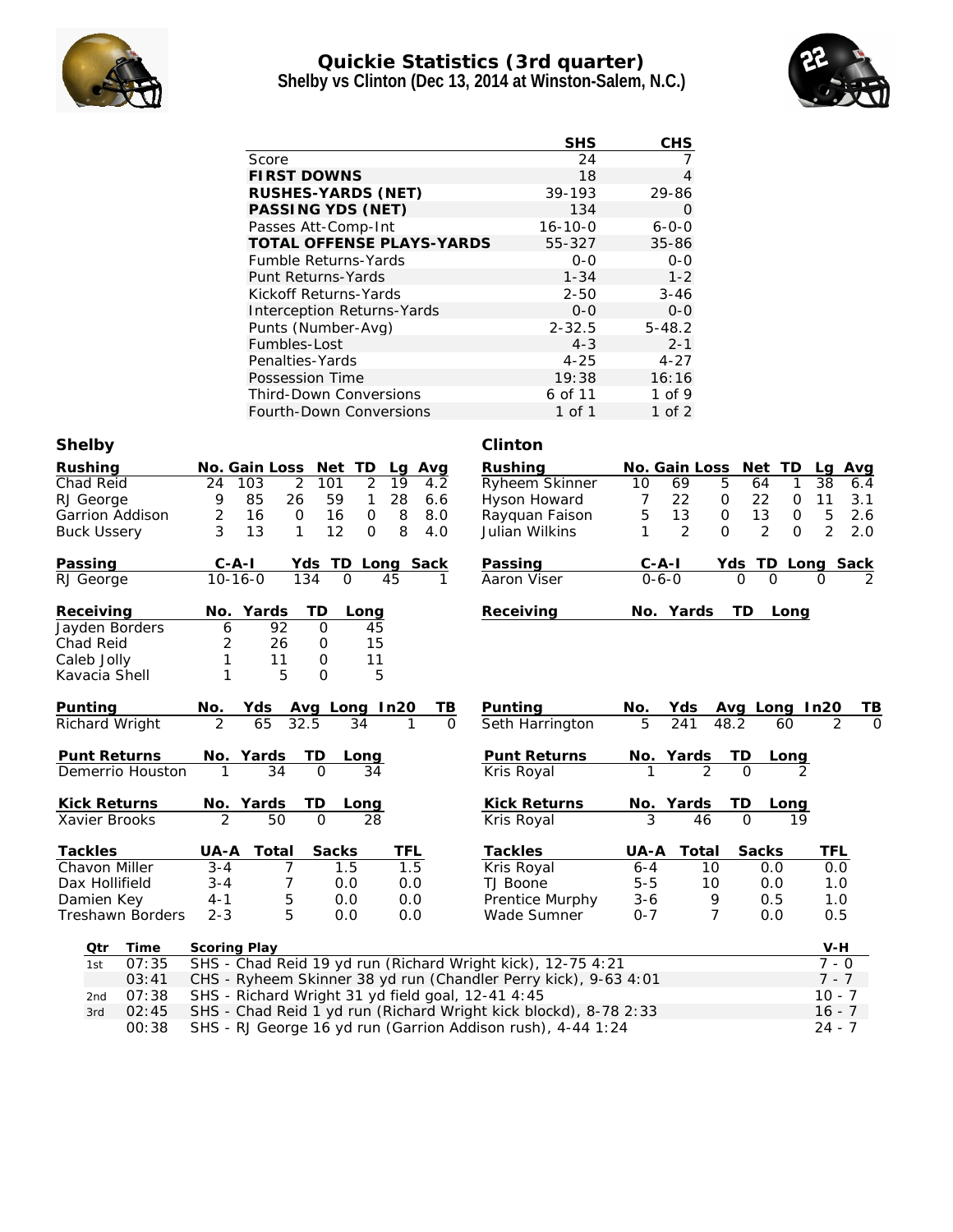

## **Play-by-Play Summary (4th quarter) Shelby vs Clinton (Dec 13, 2014 at Winston-Salem, N.C.)**



| $2 - 9$                       | <b>CHS 16</b>                  | Start of 4th quarter, clock 12:00.                                                                                                                                               |                 |
|-------------------------------|--------------------------------|----------------------------------------------------------------------------------------------------------------------------------------------------------------------------------|-----------------|
| $2 - 9$<br>$3 - 8$            | <b>CHS 16</b><br><b>CHS 17</b> | Howard, Hyson rush for 1 yard to the CHS17 (Hollifield, Dax; Miller, Chavon).                                                                                                    | <b>P5</b>       |
|                               |                                | Viser, Aaron pass complete to Royal, Kris for 16 yards to the CHS33, 1ST DOWN CHS,<br>out-of-bounds (Hollifield, Dax).                                                           |                 |
|                               | 1-10 CHS 33                    | Howard, Hyson rush for 4 yards to the CHS37 (Clemmons, Kent).                                                                                                                    |                 |
|                               | 2-6 CHS 37                     | Howard, Hyson rush for 1 yard to the CHS38 (Ussery, Buck), PENALTY SHS personal foul 15                                                                                          | X6              |
|                               |                                | yards to the SHS47, 1ST DOWN CHS.                                                                                                                                                |                 |
|                               | 1-10 SHS 47                    | 1st and 10.                                                                                                                                                                      |                 |
|                               | 1-10 SHS 47                    | Royal, Kris pass intercepted by Poole, Demonte at the SHS15, Poole, Demonte return 0 yards<br>to the SHS15 (Ashley, Lajuan).                                                     |                 |
|                               |                                | 6 plays, 38 yards, 2:33                                                                                                                                                          |                 |
| SHELBY drive start at 09:57.  |                                |                                                                                                                                                                                  |                 |
| 1-10 SHS 15                   |                                | Ussery, Buck rush for 8 yards to the SHS23 (Boone, TJ; Royal, Kris).                                                                                                             |                 |
| 2-2 SHS 23<br>1-10 CHS 34     |                                | Reid, Chad rush for 43 yards to the CHS34, 1ST DOWN SHS (Wright, Tyion; Royal, Kris).                                                                                            | R <sub>19</sub> |
| $2 - 8$                       | <b>CHS 32</b>                  | George, RJ rush for 2 yards to the CHS32 (Murphy, Prentice; Whitfield, Chan.).<br>Reid, Chad rush for 2 yards to the CHS30 (Sumner, Wade; Faison, Rayquan).                      |                 |
| $3 - 6$                       | <b>CHS 30</b>                  | George, RJ pass incomplete to Borders, Jayden (Royal, Kris), PENALTY CHS holding 10 yards to                                                                                     | X20             |
|                               |                                | the CHS20, 1ST DOWN SHS, NO PLAY.                                                                                                                                                |                 |
| 1-10 CHS 20                   |                                | Reid, Chad rush for 16 yards to the CHS4, 1ST DOWN SHS, out-of-bounds                                                                                                            | R21             |
|                               |                                | (Faison, Rayguan; Sumner, Wade).                                                                                                                                                 |                 |
| CHS 04<br>$1-G$               |                                | Reid, Chad rush for no gain to the CHS4 (Sumner, Wade).                                                                                                                          |                 |
| 2-G CHS 04                    |                                | Ussery, Buck rush for 4 yards to the CHSO, TOUCHDOWN, clock 07:10.                                                                                                               |                 |
| 1-G                           | <b>CHS 03</b>                  | Wright, Richard kick attempt good.                                                                                                                                               |                 |
|                               |                                | Shelby 31, Clinton 7                                                                                                                                                             |                 |
|                               |                                | 7 plays, 85 yards, 2:52                                                                                                                                                          |                 |
|                               |                                | Wright, Richard kickoff 52 yards to the CHS8, Royal, Kris return 7 yards to the CHS15<br>(Key, Damien), PENALTY SHS personal foul 15 yards to the CHS30, 1st and 10, CHS ball on |                 |
|                               |                                | CHS30.                                                                                                                                                                           |                 |
| CLINTON drive start at 07:05. |                                |                                                                                                                                                                                  |                 |
|                               | 1-10 CHS 30                    | Skinner, Ryheem rush for loss of 2 yards to the CHS28 (Terrill, Nick).                                                                                                           |                 |
|                               | 2-12 CHS 28                    | Howard, Hyson rush for 11 yards to the CHS39 (Poole, Demonte).                                                                                                                   |                 |
|                               | 3-1 CHS 39                     | Howard, Hyson rush for 5 yards to the CHS44, 1ST DOWN CHS (Hollifield, Dax; Ussery, Buck).                                                                                       | R7              |
|                               | 1-10 CHS 44                    | Viser, Aaron sacked for loss of 6 yards to the CHS38 (Miller, Chavon).                                                                                                           |                 |
|                               | 2-16 CHS 38                    | Viser, Aaron pass complete to Howard, Hyson for 7 yards to the CHS45                                                                                                             |                 |
|                               |                                | (Addison, Garrion; Borders, Tre.).                                                                                                                                               |                 |
|                               | 3-9 CHS 45                     | Viser, Aaron sacked for loss of 6 yards to the CHS39 (Miller, Chavon).                                                                                                           |                 |
|                               | 4-15 CHS 39                    | Timeout Clinton, clock 03:29.                                                                                                                                                    |                 |
|                               | 4-15 CHS 39                    | Harrington, Seth punt 34 yards to the SHS27, out-of-bounds.                                                                                                                      |                 |
|                               |                                | 6 plays, 9 yards, 3:42                                                                                                                                                           |                 |
| SHELBY drive start at 03:23.  |                                |                                                                                                                                                                                  |                 |
| 1-10 SHS 27<br>2-10 SHS 27    |                                | Reid, Chad rush for no gain to the SHS27 (Murphy, Prentice; Wright, Tyion).<br>Brooks, Xavier rush for 15 yards to the SHS42, 1ST DOWN SHS (Ashley, Lajuan).                     | R22             |
| 1-10 SHS 42                   |                                | PENALTY CHS face mask 15 yards to the CHS43, 1ST DOWN SHS.                                                                                                                       | X23             |
| 1-10 CHS 43                   |                                | Reid, Chad rush for 7 yards to the CHS36, out-of-bounds (Royal, Kris).                                                                                                           |                 |
| 2-3 CHS 36                    |                                | Brooks, Xavier rush for no gain to the CHS36 (Dessus, Kavon).                                                                                                                    |                 |
| 3-3 CHS 36                    |                                | Ussery, Buck rush for 3 yards to the CHS33, 1ST DOWN SHS (Faison, Rayquan; Whitfield, Chan.).                                                                                    | R24             |
| 1-10 CHS 33                   |                                | TEAM rush for loss of 4 yards to the CHS37.                                                                                                                                      |                 |
| 2-14 CHS 37                   |                                | TEAM rush for loss of 5 yards to the CHS42.                                                                                                                                      |                 |
|                               |                                | End of game, clock 00:00.                                                                                                                                                        |                 |
|                               |                                | 7 plays, 31 yards, 3:23                                                                                                                                                          |                 |

| FINAL SCORE: Shelby 31, Clinton 7 |      |   |           |  |  |     |     |                                        |         |           |  |  |
|-----------------------------------|------|---|-----------|--|--|-----|-----|----------------------------------------|---------|-----------|--|--|
|                                   |      |   |           |  |  |     |     |                                        |         |           |  |  |
|                                   | Time |   | 1st Downs |  |  |     |     |                                        |         |           |  |  |
| Quarter Summarv<br>Score          | Poss | R |           |  |  | 3rd | 4th | Rushina                                | Passing | Penalties |  |  |
|                                   |      |   |           |  |  |     |     | ' piavs, 31 vards, 3:23<br>Conversions |         |           |  |  |

| Quarter Summary | Score Poss R P X T 3rd  |  |  | 4th | Rushina | Passing          | Penalties |
|-----------------|-------------------------|--|--|-----|---------|------------------|-----------|
| Shelby          | 7 06:15 4 0 2 6 1-1 0-0 |  |  |     | 14-91   | 0-0-0-0          | 2-30      |
| Clinton         | 0 05:45 1 1 1 3 2-3 0-0 |  |  |     | 8-8     | $2 - 3 - 1 - 23$ | $2 - 25$  |